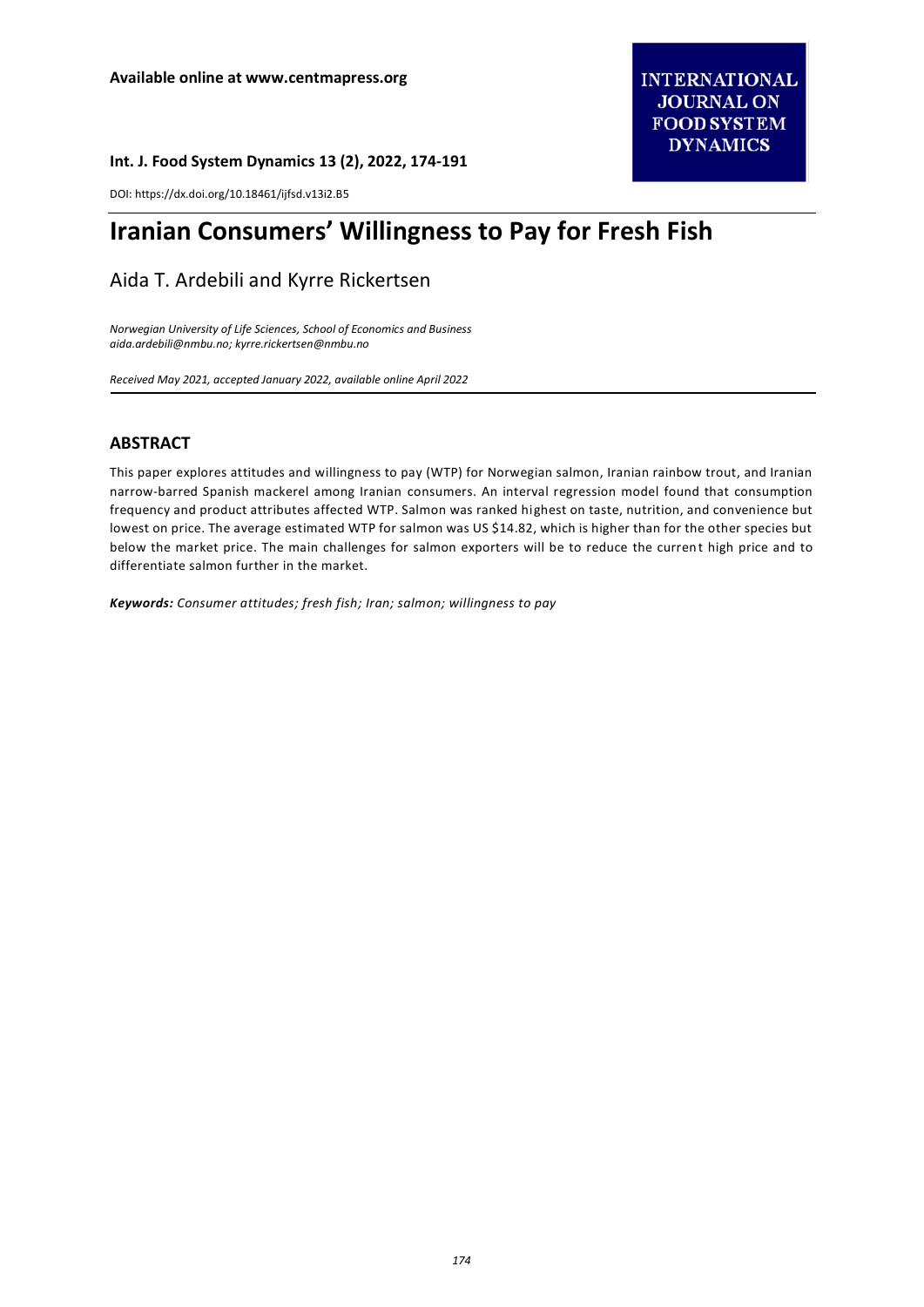# **1 Introduction**

According to the Food and Agriculture Organization (FAO, 2015), the annual per capita seafood consumption in Iran is 9.2 kg, which is below the world average of 18.9 kg. A main objectives of Iranian food policy is to increase annual fish consumption to 15 kg per capita by the end of 2020. Another objective is to improve the balance between export and import in the fish market (FAO, 2015). Since the 1980s, Iranian aquaculture and fisheries production have increased steadily to an annual production of over 1 million tons (FAO, 2015). About 60% of this production is wild caught (Innovation Norway, 2016). In 2016, 82,000 tons with a value of US \$350 million were exported. The most important wild species in the Persian Gulf are tuna, narrow-barred Spanish mackerel, chub mackerel, and sharks. The most important species in the Caspian Sea are kutum, grey mullets, sturgeon, European carp, and kilka. The main aquaculture species are rainbow trout, different species of Chinese carps, and shrimp (Innovation Norway, 2016). About 44% of the total seafood supply is fresh, 26% frozen, 24% canned tuna, and the remaining seafood is in other processed forms (Islamic Parliament Research Center of the Islamic Republic of Iran, 2005).

Norway is the world's second largest seafood exporter (Norway Exports, 2018). The export value of Norwegian farmed salmon was about US \$7.37 billion in 2016 (Statistics Norway, 2017) (exchange rate US \$1 = NOK8.33). Norwegian seafood export to the Middle East is quite limited but has increased as shown in Fig 1. Iran has recently started to import seafood from Norway. This import consists almost exclusively of salmon, and only salmon of Norwegian origin is imported to Iran. Norwegian Seafood Council's (NSC) data show that only 0.1% of the salmon export goes to Iran, and about 18% of the salmon were fresh salmon in 2016 (NSC, 2018). However, given increased emphasis on fish consumption in Iran and increased seafood exports to the Middle East, there may be a market potential for Norwegian salmon in Iran.

The objective of this paper is to explore Iranian consumers' preferences and WTP for fish. A consumer survey was conducted during three weeks in February and March 2017 in food stores in the Tehran province. The respondents stated their WTP and preferences for Norwegian farmed salmon, Iranian farmed rainbow trout, and Iranian wild narrow-barred Spanish mackerel. WTP and marginal effects on WTP of socioeconomic variables (gender, age, education, and income), intrinsic attributes (taste, convenience, and nutrition), and frequency of consumption were estimated by an interval regression model. To best of our knowledge, this is the first study to investigate WTP for fish in Iran.



Source: Authors' calculations based on data from Norwegian Seafood Council (NSC, 2018). Exports of fresh, chilled, and frozen fish in millions of US\$. The only Norwegian seafood exported to Iran during this period was salmon.

Figure 1. Export value of Norwegian seafood to Iran and Middle East

# **2 Brief literature review**

There is a large literature on the effects of socioeconomics variables and intrinsic attributes on the consumption of fish, and we only provide some examples of typical findings from the literature. Gender, age, education, and income have frequently been found to affect consumption, WTP, and purchasing behavior of the consumers' worldwide. Verbeke and Vackier (2005) found that women consume seafood more frequently than men. However, women bid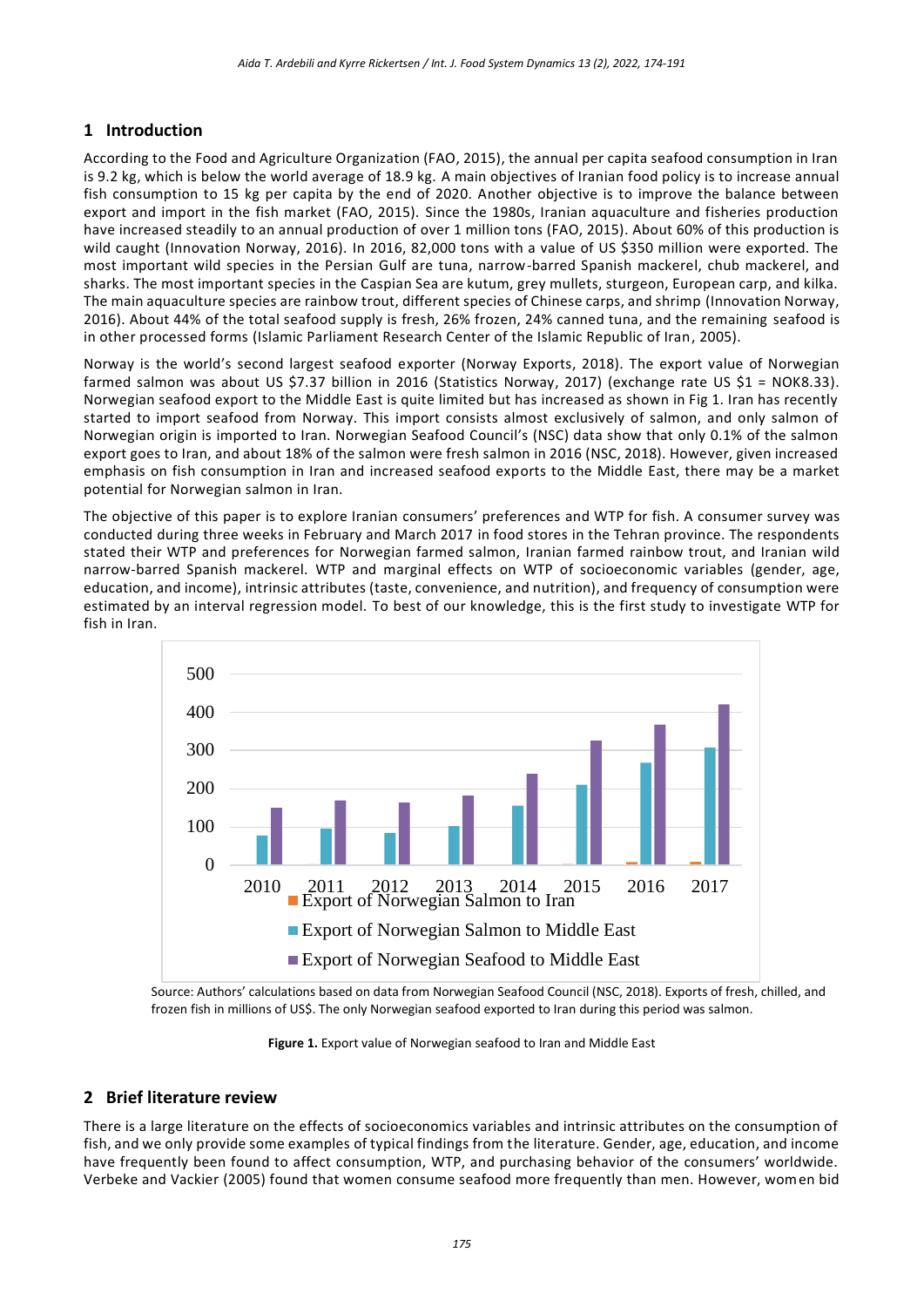less for fish than men in an experiment in France (Rickertsen et al., 2017a). Age has been found to be positively correlated with seafood consumption, possibly because older people consume fish for health reasons (Clonan et al., 2012; Gustavsen et al., 2014; Olsen, 2003; Verbeke and Vackier, 2005). However, Rickertsen et al. (2017a) found that WTP for farmed salmon decrease with age, while education and income increased the WTP for seafood. Bronnmann and Hoffmann (2018) found small effects of socioeconomic characteristics on individuals' purchasing decisions for seafood.

Among the intrinsic attributes of seafood, taste and nutrition are important for consumption, while lack of convenience and high prices are main barriers against seafood consumption (Fernández-Polanco et al., 2013; Olsen, 2004; Rickertsen et al., 2017a; Verbeke and Vackier, 2005). Habits have also been found to affect seafood consumption (Honkanen et al., 2005; Verbeke and Vackier, 2005) and purchasing frequencies of fish (Buason et al, 2020; 2021). Perceived safety has been found to be important for consumption of all foods (Bazzani et al., 2018; Lusk and Briggeman, 2009). However, Verbeke (2005) found that concerns regarding food safety are most important for controversial products such as GM or irradiated products. For conventional foods, most consumers are less anxious about food safety.

Studies of Iranian seafood consumption have found that women consume more seafood than men and that age is positively related to the frequency of consumption (RezaeiPandari and Mohammadi, 2015). Furthermore, high education and income have been associated with increased consumption frequency (Dadgar et al., 2015). Unpleasant taste and high prices have also been found to be important barriers against consumption (Alinejad et al., 2015; RezaeiPandari, 2016; RezaeiPandari and Mohammadi, 2015). There has been an increasing preference for fish that is easy to prepare and eat (Adeli and Shabanpour, 2007), and nutrition has been found to be the main reason for consumption of seafood (Adeli et al., 2011).

# **3 The survey**

The survey took place four days per week in one morning and one afternoon session. Every fifth customer passing through the cashier in three major hypermarkets in different areas of Tehran were asked whether they were willing to participate in a survey about consumers' preferences for fish. The survey was translated to Persian and the English version is provided in the Appendix. To reduce uncertainty regarding food quality, safety or price, each respondent was told to assume that he or she was buying fish from a 'reliable' food store. The respondents were also explained that there was no reason not to reveal her or his true WTP. Only seafood consumers who were the main food shopper in their household were included, and the sample consists of 338 respondents.

After a set of initial questions, respondents were asked to score each species on a scale from 1 (lowest) to 5 (highest) for taste (not delicious at all – very delicious), convenience (very difficult to cook and eat – very easy to cook and eat), health and nutrition (not healthy and nutritious – very healthy and nutritious), and price (very expensive –very cheap). Before they responded, a handout with the pictures of the fishes, descriptions of the attributes, and scoring scales was given to the respondent (Handout 1 in the Appendix).

We used fresh whole gutted fish because most seafood in Iran is sold in this form. The domestic species were chosen due to their popularity. Rainbow trout (*Oncorhynchus mykiss* or ghezel ala in Persian) is a freshwater fish, which is farmed in 28 out of 31 provinces and is included as the less expensive substitute (Adeli and Baghaei, 2013). Narrowbarred Spanish mackerel (*Scomberomorus commerson* or shir mahi in Persian) is a saltwater species caught in the Persian Gulf and is included as the expensive substitute. The price of this species is less than half the price of salmon, however, the price of salmon is higher than the price of any other commonly available fish species. The included species will be referred to as salmon, trout, and mackerel for the remainder of this paper.

Next, a second handout with a multiple price list (MPL) was given to the respondent (Handout 2 in the Appendix). The MPL, as a set of repeated valuation questions offering dollar values to the respondents, was first used in pricing of consumption goods by Kahneman et al. (1990). The main advantage of the MPL is that it is transparent and easy to understand (Andersen et al., 2006).

Our MPL offered five prices for each species, and the respondent indicated the maximum WTP for each species. The base prices were placed as the alternative in the middle and reflected the lowest market price for the species on the first day of the survey. To avoid anchoring effects, the respondents were not told these market prices. The other prices for each alternative were calculated as a 20% or 50% price discount and a 10% or 30% price markup. All the prices were given in Iranian Rial (IRR). Finally, the respondents were asked about their education, occupation, and income.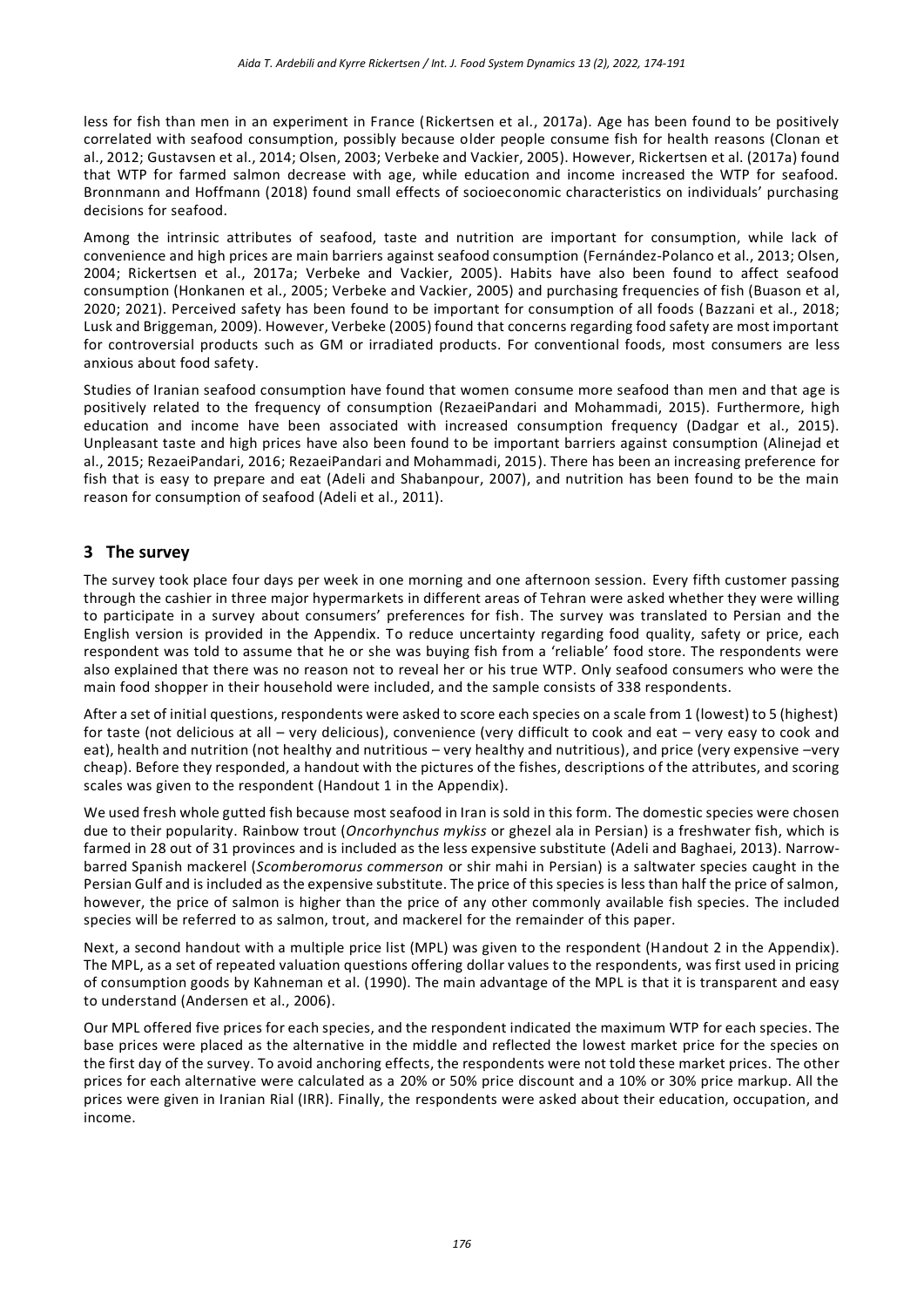# **4 Data and survey results**

Table 1 shows the distributions of answers regarding attitudes towards the attributes of each species. The number of respondents scoring each attribute varies between species and attributes. Some respondents did not provide scores because they had not tasted or prepared the species before and were uncertain about what score to give. The last column shows the mean scores.

The mean scores show that salmon was ranked highest on taste (score 3.8), health and nutrition (score 4.3), and convenience (score 4.2) but lowest on price (score 2.0). Large proportions of the respondents found salmon to be very delicious (31.9%), very healthy and nutritious (51.2%), very convenient (45.9%), but very expensive (41.1%). Trout was ranked highest on price (score 3.4), and only 1.8% found trout to be very expensive. The mean scores for trout and mackerel were quite similar for convenience (score 4.0), and taste (scores 3.6 and 3.7). Trout received the lowest score on health and nutrition (score 3.6).

| Score                  | $\mathbf{1}$ | $\overline{2}$ | 3    | $\overline{4}$ | 5               | Mean |
|------------------------|--------------|----------------|------|----------------|-----------------|------|
| Taste                  |              | Not delicious  |      |                | Very delicious  |      |
| Salmon ( $n = 238$ )   | 1.7          | 10.5           | 24.4 | 31.5           | 31.9            | 3.8  |
| Trout ( $n = 331$ )    | 3.6          | 9.7            | 29.9 | 32.0           | 24.8            | 3.6  |
| Mackerel ( $n = 300$ ) | 4.7          | 12.7           | 23.7 | 25.7           | 33.3            | 3.7  |
| Health & nutrition     |              | Not nutritious |      |                | Very nutritious |      |
| Salmon ( $n = 246$ )   | 0.4          | 2.0            | 13.8 | 32.5           | 51.2            | 4.3  |
| Trout ( $n = 329$ )    | 1.8          | 10.6           | 30.4 | 36.2           | 21.0            | 3.6  |
| Mackerel ( $n = 300$ ) | 0.3          | 2.3            | 20.7 | 35.7           | 41.0            | 4.2  |
| Convenience            |              | Not easy       |      |                | Very easy       |      |
| Salmon ( $n = 244$ )   | 1.6          | 4.5            | 13.5 | 34.4           | 45.9            | 4.2  |
| Trout ( $n = 331$ )    | 1.5          | 7.3            | 18.1 | 40.2           | 32.9            | 4.0  |
| Mackerel ( $n = 300$ ) | 1.0          | 9.7            | 18.0 | 32.3           | 39.0            | 4.0  |
| Price                  |              | Very expensive |      |                | Very cheap      |      |
| Salmon ( $n = 248$ )   | 41.1         | 25.8           | 26.6 | 4.8            | 1.6             | 2.0  |
| Trout ( $n = 331$ )    | 1.8          | 9.1            | 42.9 | 36.3           | 10.0            | 3.4  |
| Mackerel ( $n = 299$ ) | 11.4         | 35.5           | 39.8 | 9.7            | 3.7             | 2.6  |

**Table 1.** Consumers' attitudes, percentage distributions and mean scores

Note: The number of respondents scoring each attribute for each species are given in the parentheses.

The percentage distributions of WTP values for each species are presented in Table 2. Almost 90% of the respondents were willing to pay at least the market price of trout and about two-thirds were willing to pay at least the market price of mackerel. Only about a quarter of the respondents were willing to pay at least the market price of salmon, and about a quarter would not buy salmon at any of the offered prices. About 18% and 6% would not buy mackerel or trout, respectively, at any of the offered prices.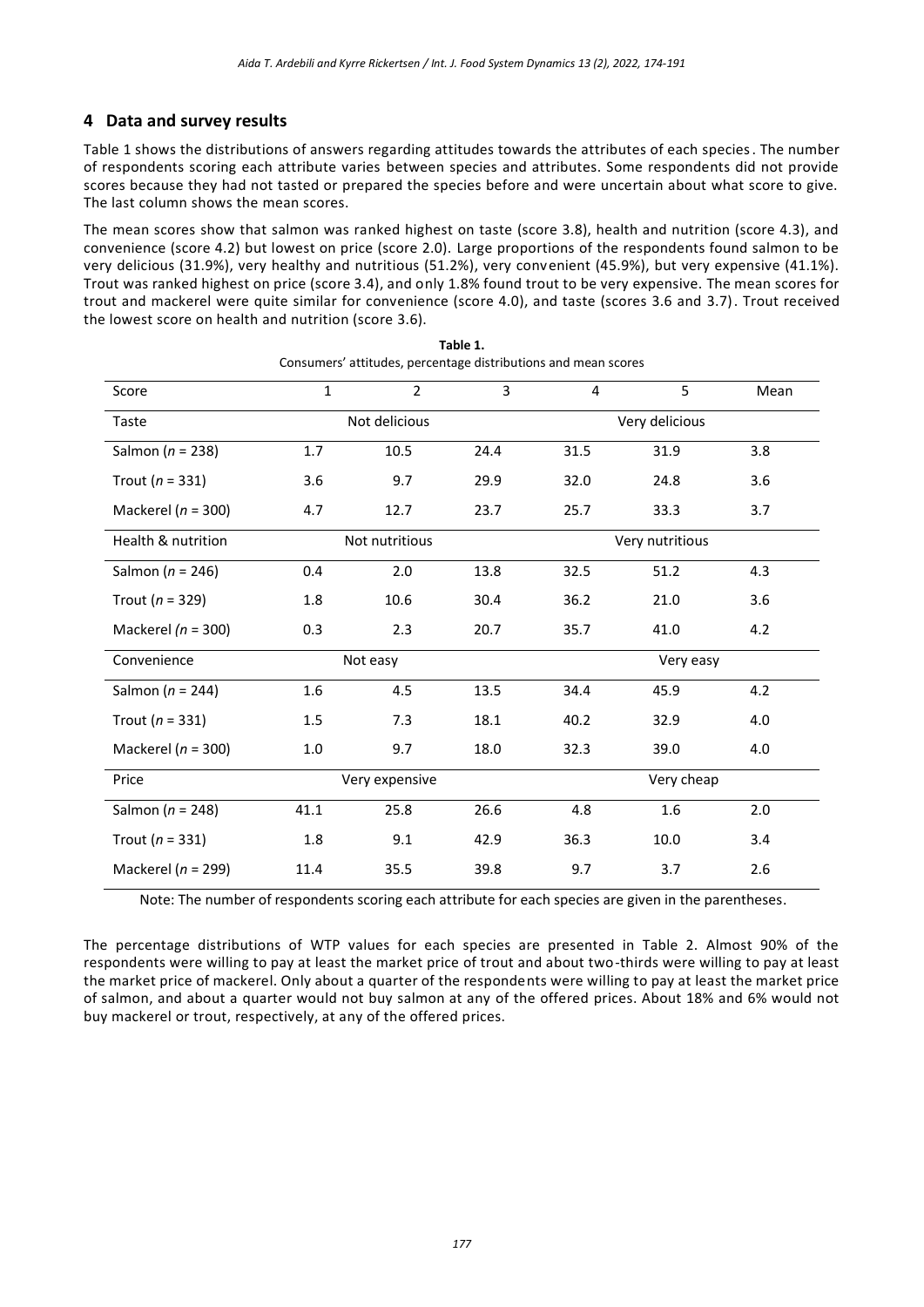|                                                                                                                    | Salmon | Trout | Mackerel |  |
|--------------------------------------------------------------------------------------------------------------------|--------|-------|----------|--|
| Will not buy = $0$                                                                                                 | 24.6   | 6.2   | 18.3     |  |
| 50% discount (WTP <sub>1</sub> )                                                                                   | 29.3   | 1.8   | 4.1      |  |
| 20% discount (WTP2)                                                                                                | 21.3   | 4.7   | 10.4     |  |
| Market price (WTP <sub>3</sub> )                                                                                   | 10.7   | 15.7  | 14.8     |  |
| 10% markup (WTP <sub>4</sub> )                                                                                     | 3.6    | 21.0  | 17.5     |  |
| 30% markup (WTP <sub>5</sub> )                                                                                     | 10.7   | 50.6  | 34.9     |  |
| $\cdots$ . The set of $\cdots$ is a set of $\cdots$ is a set of $\cdots$ is a set of $\cdots$ is a set of $\cdots$ |        |       |          |  |

**Table 2.** Willingness to pay for fresh fish, percentage distributions

Note: Based on 338 respondents.

Table 3 presents the mean, standard deviation, and number of observations for each explanatory variable. In the survey, age, education, and income had more than four categories. The variables were divided into two groups based on their mean values. Around 60% of the respondents were female and about half were more than 40 years old. Two-thirds were highly educated, and approximately 40% were among the high-income group earning more than \$1,235 per month. The respondents included more females, were older, and had higher income than the average of the population in the Teheran province. According to data from Statistical Center of Iran (SCI, 2014; 2016), the population's average age was 33 years, and the average monthly net income was US \$750 (exchange rate US \$1 = IRR32,258).

| Table 3.                                         |
|--------------------------------------------------|
| Summary statistics for the exploratory variables |

| Variable          | Definition                   | Mean | Std. Dev. | No of Obs. |
|-------------------|------------------------------|------|-----------|------------|
| Gender            | $= 1$ if female              | 0.61 | 0.48      | 338        |
| Age               | = 1 if more than 40 years    | 0.52 | 0.50      | 338        |
| Education         | $= 1$ if a BS or more        | 0.65 | 0.47      | 338        |
| Income            | $= 1$ if > \$1,235 per month | 0.41 | 0.49      | 338        |
| Salmon            |                              |      |           |            |
| Taste             | $= 1$ if ranked 4 or 5       | 0.63 | 0.48      | 238        |
| <b>Nutrition</b>  | $= 1$ if ranked 4 or 5       | 0.83 | 0.37      | 246        |
| Convenience       | $= 1$ if ranked 4 or 5       | 0.80 | 0.39      | 244        |
| Frequent consumer | $= 1$ if eaten last month    | 0.25 | 0.43      | 338        |
| Not tasted        | $= 1$ if never tasted        | 0.29 | 0.45      | 338        |
| Trout             |                              |      |           |            |
| Taste             | $= 1$ if ranked 4 or 5       | 0.57 | 0.50      | 331        |
| <b>Nutrition</b>  | $= 1$ if ranked 4 or 5       | 0.57 | 0.49      | 329        |
| Convenience       | $= 1$ if ranked 4 or 5       | 0.73 | 0.44      | 331        |
| Frequent consumer | $= 1$ if eaten last month    | 0.62 | 0.48      | 338        |
| Not tasted        | $= 1$ if never tasted        | 0.02 | 0.14      | 338        |
| Mackerel          |                              |      |           |            |
| Taste             | $= 1$ if ranked 4 or 5       | 0.59 | 0.49      | 300        |
| Nutrition         | $= 1$ if ranked 4 or 5       | 0.76 | 0.42      | 300        |
| Convenience       | $= 1$ if ranked 4 or 5       | 0.71 | 0.45      | 300        |
| Frequent consumer | $= 1$ if eaten last month    | 0.25 | 0.43      | 338        |
| Not tasted        | $= 1$ if never tasted        | 0.11 | 0.32      | 338        |

Note: The number of observations differs between the attributes and species for several reasons. First, some respondents, who had not tasted or prepared all the species, did not want to score the fish for taste or convenience. Second, some respondents, who had tasted all the species, did not know the nutritional value and could not score this attribute for some of the species. However, some respondents, who had not tasted some of the species, still scored them for convenience and nutrition based on their beliefs.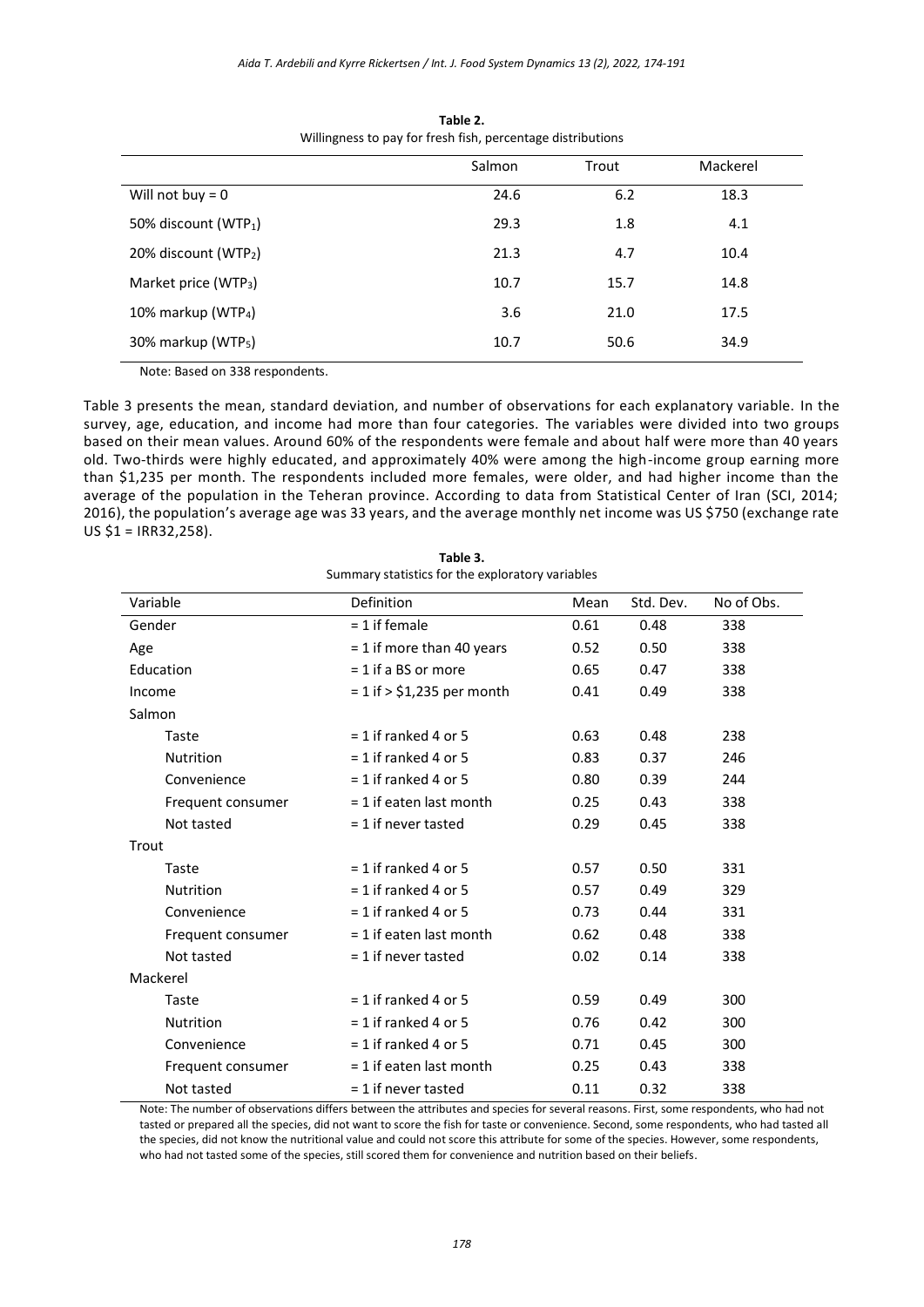For each intrinsic attribute, 3 was used as the cut-off point, i.e., the corresponding dummy variable was set to 1 for those who scored 4 or 5 on the attribute and zero otherwise. In the reminder of the paper, the term 'emphasized' is used to refer to respondents who gave the attribute a score of 4 or 5. Sixty-three percent of the respondents emphasized taste, 83% nutrition, and 80% convenience of salmon. A frequent consumer of a species was defined as a respondent who reported to have eaten the species in the month before the interview. Twenty -five percent were frequent salmon consumers while almost 30% had never tasted salmon. During the survey period, most of the main distributors of salmon in Iran only supplied frozen salmon. However, frozen fish has been found to be less desired among Iranian seafood consumers (Mohammad-Rezaei, 2006). Some of the respondents noted that only frozen salmon was available, and they were not sure for how long the fish had been frozen. For trout, 57% emphasized trout's taste and nutrition and 73% its convenience. Sixty-two percent were frequent trout consumers, while only 2% had never tasted trout. The taste of mackerel was emphasized by almost 60%, and its nutrition and convenience was emphasized by 76% and 71%, respectively. Twenty-five percent were frequent mackerel consumers and 11% had never tasted mackerel.

The mean WTP values for the sample and different subgroups, the associated standard deviations, and the number of observations for each group are provided in Table 4. The WTP values are reported in US \$ per kg of fresh whole and gutted fish. The lowest prices available in the market at the starting date of the survey were \$26.35 for salmon, \$3.98 for trout, and \$7,59 for mackerel. The average respondent was willing to pay more than the (lowest) market price for trout and close to the market price for mackerel. However, for salmon the average WTP was more than \$10 below the market price. All groups of respondents who have tasted trout indicated a WTP above the market price, for mackerel the groups who were frequent consumers and emphasized the different attributes of mackerel were willing to pay more than the price, and for salmon no group had an average WTP equal to the market price. However, as shown in Table 2 and discussed above, 25% of the respondents were willing to pay the market price. The WTP for salmon among respondents who had never tasted salmon was as high as \$10.55.

| Group                             | Mean  | Std. Dev. | No. of Obs.    |
|-----------------------------------|-------|-----------|----------------|
| Salmon, sample average            | 15.81 | 11.10     | 338            |
| Female                            | 15.25 | 11.60     | 208            |
| More than 40 years old            | 14.55 | 11.04     | 178            |
| Bachelor's degree or more         | 17.27 | 10.87     | 221            |
| High income                       | 18.14 | 11.23     | 141            |
| Emphasize taste of salmon         | 20.22 | 9.43      | 151            |
| Emphasize nutrition of salmon     | 18.99 | 9.75      | 206            |
| Emphasize convenience of salmon   | 18.48 | 9.99      | 196            |
| Frequent consumer of salmon       | 20.90 | 8.95      | 85             |
| Never tasted salmon               | 10.55 | 11.88     | 100            |
| Trout, sample average             | 4.37  | 1.34      | 338            |
| Female                            | 4.37  | 1.32      | 208            |
| More than 40 years old            | 4.26  | 1.45      | 178            |
| Bachelor's degree or more         | 4.44  | 1.24      | 221            |
| High income                       | 4.45  | 1.33      | 141            |
| Emphasize taste of trout          | 4.70  | 0.78      | 188            |
| Emphasize nutrition of trout      | 4.61  | 0.93      | 188            |
| Emphasize convenience of trout    | 4.57  | 1.06      | 242            |
| Frequent consumer of trout        | 4.66  | 0.77      | 211            |
| Never tasted trout                | 0.00  | 0.00      | $\overline{7}$ |
| Mackerel, sample average          | 6.85  | 3.58      | 338            |
| Female                            | 6.41  | 3.83      | 208            |
| More than 40 years old            | 6.73  | 3.63      | 178            |
| Bachelor's degree or more         | 6.80  | 3.61      | 178            |
| High income                       | 7.08  | 3.62      | 141            |
| Emphasize taste of mackerel       | 8.55  | 1.82      | 177            |
| Emphasize nutrition of mackerel   | 7.83  | 2.70      | 230            |
| Emphasize convenience of mackerel | 8.12  | 2.55      | 214            |
| Frequent consumer of mackerel     | 8.49  | 1.86      | 84             |
| Never tasted mackerel             | 1.89  | 3.53      | 39             |

| Table 4.                                                 |
|----------------------------------------------------------|
| Summary statistics of WTP values for different subgroups |

Notes: The mean values are reported in US \$ per kg of fresh whole and gutted fish.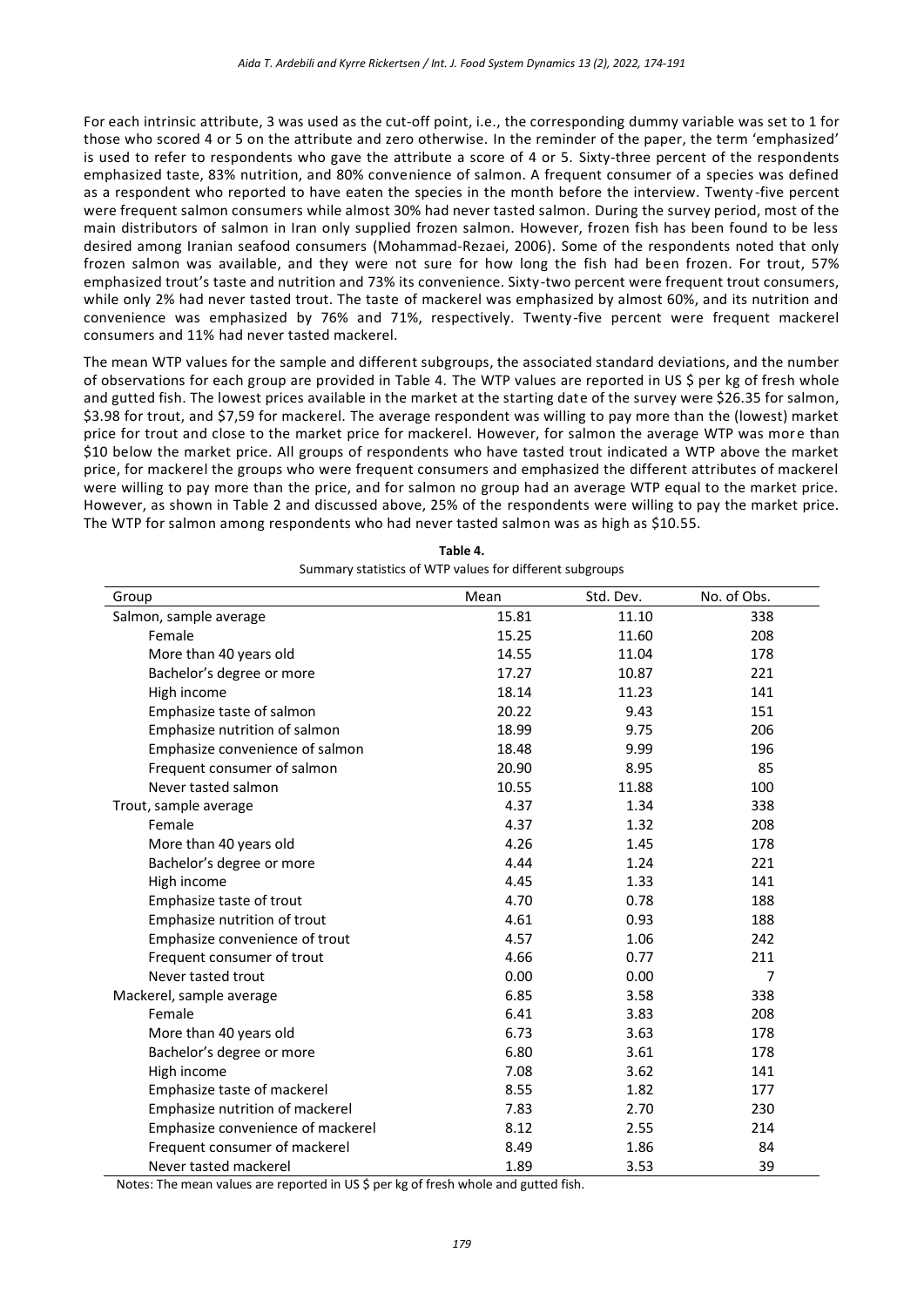#### **5 Model**

The WTP is censored and recorded for the intervals shown in Table 2. To estimate the WTP values, an interval regression model was employed. The interval regression model is a generalization of the Tobit model with known intervals (Amemiya, 1973). Let 0<WTP1<WTP2<WTP3<WTP4<WTP<sup>5</sup> denote the specified interval limits of the latent WTP for each species. The respondents who are not willing to buy the species at any of the offered prices are in the zero block, the respondents who will buy the fish given a 50% discount are in the next block, and so on. The model specification in Rickertsen et al. (2017b) is followed, and the likelihood function for the WTP for each species is:

$$
L = \prod_{WTP=0} \Phi\left[\frac{x_{ij}\beta}{\sigma}\right] \prod_{0 \lt WTP \le WTP_1} \left(\Phi\left[\frac{WTP_1 - x_{ij}\beta}{\sigma}\right] - \Phi\left[\frac{0 - x_{ij}\beta}{\sigma}\right]\right) \prod_{WTP_1 \lt WTP_2 \le WTP_2} \left(\Phi\left[\frac{WTP_2 - x_{ij}\beta}{\sigma}\right] - \Phi\left[\frac{WTP_1 - x_{ij}\beta}{\sigma}\right]\right) \prod_{WTP_2 \lt WTP_2 \le WTP_1} \left(\Phi\left[\frac{WTP_2 - x_{ij}\beta}{\sigma}\right] - \Phi\left[\frac{WTP_2 - x_{ij}\beta}{\sigma}\right]\right) \prod_{WTP_3 \lt WTP_4} \left(\Phi\left[\frac{WTP_3 - x_{ij}\beta}{\sigma}\right] - \Phi\left[\frac{WTP_3 - x_{ij}\beta}{\sigma}\right]\right) \prod_{WTP_4 \lt WTP_5 \le WTP_5} \left(1 - \Phi\left[\frac{WTP_4 - x_{ij}\beta}{\sigma}\right]\right)
$$
\n(1)

where Φ is the cumulative distribution function for the standard normal, *σ* is the standard error of WTP, *β* is a vector of parameters, and *x* is a vector of the independent variables in Table 3. However, the not tasted variables were omitted due to multicollinearity.

For each respondent, there exist repeated observations of WTP values and attribute scores, and this panel structure is accounted for by applying a random-effects interval regression model, which treats individual-specific characters as random parameters. Define the latent willingness to pay, *WTP\** as:

$$
WTP_{if}^* = D_1 x'_{if} \beta_1 + D_2 x'_{if} \beta_2 + D_3 x'_{if} \beta_3 + v_i + e_{if}
$$
\n(2)

where  $f = 1$ , 2, 3 denotes the three fish species and  $i = 1, ..., n$  denotes the respondents.  $D_f$  equals to 1 for the relevant fish species and 0 otherwise. In Equation (1),  $x'_{\ i}\beta$  is replaced by  $D_1{x'}_{if}$   $\beta_1+D_2{x'}_{if}$   $\beta_2+D_3{x'}_{if}$   $\beta_3.$  The error term  $v_i$  represents respondent specific random variation that is assumed to be iid N(0,  $\sigma_v^2$ ). This variation is assumed to be constant across species for one individual, for example, a high-bidder is likely to bid high for all species. The error term  $e_{if}$  is an observation specific error term that represents all other factors affecting the dependent variable, and it is assumed to be independent of  $v_i$  and  $N(0, \sigma_e^2)$ . The composite error term is  $u_{if} = v_i + e_{if}$ . The proportion of the total variance contributed by the panel-level variance component, *ρ*, is given by:

$$
\rho = \frac{\sigma_v^2}{\sigma_v^2 + \sigma_e^2} \tag{3}
$$

where  $\sigma_v^2$  = Var $(v_i)$  and  $\sigma_e^2$  = Var $(e_{if})$ . When  $\rho$  is high, the panel structure is important, and the pooled estimator will give incorrect standard errors. When ρ is close to zero, the panel-level variance is not important, and the model can be estimated by using pooled OLS with fish specific fixed effects. The random-effects interval regression model estimated by the -xtintreg- procedure in Stata (StataCorp, 2017).

#### **6 Econometric results**

Hundred and forty-seven observations with missing values on some of the attributes were excluded and Equation (2) was estimated using 867 observations. First, a random-effects model was estimated. The panel-level variance was insignificant (*p*-value = 0.41) and *ρ* was close to zero. A likelihood-ratio test also rejected significant differences between pooled and panel estimators. Second, a pooled interval regression was estimated. F ailure to control for within-cluster correlation can lead to small standard errors and inflated *t*-statistics, and pooled interval regression using cluster-robust standard errors was applied (Cameron and Miller, 2015). A model with only alternative specific constants (ASCs) was estimated and this model was rejected (*p*-value = 0.00). A model with all the marginal effects in the salmon equation but only ASCs in the other equations was also rejected (*p*-value = 0.03).

The results of the pooled OLS regression with cluster-robust standard errors, ASC, and all marginal effects are presented in Table 5. An asterisk indicates significance at the 5 percent level. The parameter estimates represent the marginal price effects in US \$ of the corresponding dummy variables on the WTP for one kilogram of whole gutted fresh fish. The parameters associated with the constants can be interpreted as the WTP for the hypothetical reference respondent, i.e., a respondent who is male, young, low income, does not hold a bachelor's degree, has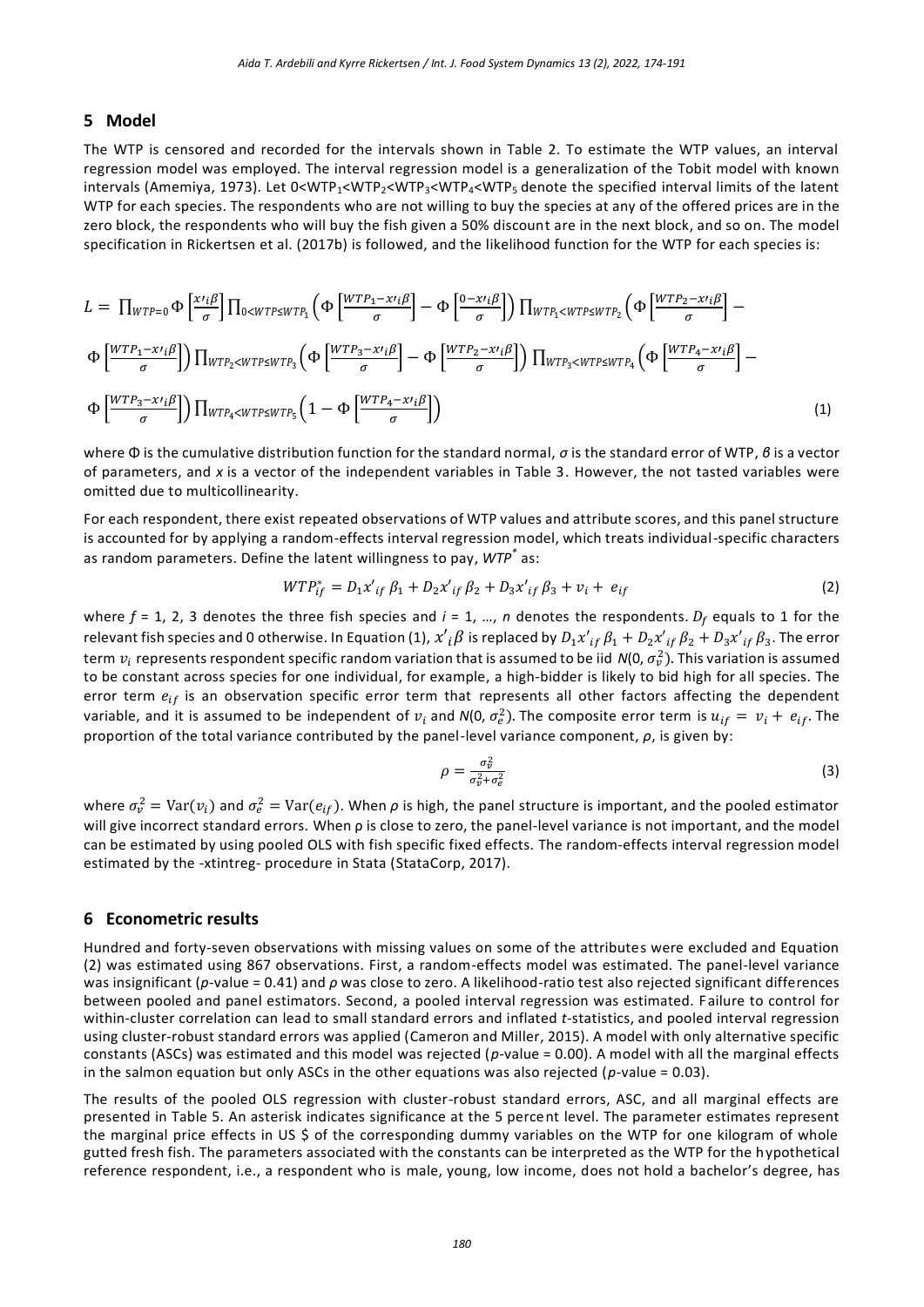tasted the species but not eaten it during the previous month, and scores the species low on all the attributes. The ASC is significant in each equation, and they indicate that the reference respondent has WTP values below the unconditional sample averages reported in Table 2. The difference for the reference respondent is very large for salmon with a WTP of \$7.76 as compared with the sample average of \$15.81. This difference indicates the importance of the other variables for the WTP values. Respondents who were more than 40 years old had \$0.26 lower WTP for trout. Except age, demographic variables did not affect the WTP.

The intrinsic attributes are important. Taste significantly affected WTP values for all the species. Respondents who emphasized the taste of salmon were willing to pay \$5.51 more for one kg of salmon than other respondents, while those who emphasized the taste of trout and mackerel were willing to pay \$0.41 and \$1.81 more, respectively. Respondents who emphasized the nutritional benefits of salmon were willing to pay a premium of \$4.58. Lastly, convenience increased WTP for mackerel by \$0.97.

Frequent consumers were willing to pay a premium. Frequent salmon consumers were willing to pay \$3.32 more than other respondents, and frequent consumers of trout and mackerel were willing to pay an additional \$0.29 and \$0.91 for these species.

|                       | r obied OLS parameter estimates with cluster robust standard errors |                 |                        |                 |                        |                 |
|-----------------------|---------------------------------------------------------------------|-----------------|------------------------|-----------------|------------------------|-----------------|
|                       | Salmon                                                              |                 | Trout                  |                 | Mackerel               |                 |
| Variable              | Parameter <sup>b</sup>                                              | SE <sup>c</sup> | Parameter <sup>b</sup> | SE <sup>c</sup> | Parameter <sup>b</sup> | SE <sup>c</sup> |
| Constant              | $7.76*$                                                             | 2.33            | $3.51$ <sup>*</sup>    | 0.23            | $4.82^{*}$             | 0.65            |
| Gender                | $-1.06$                                                             | 1.32            | $-0.17$                | 0.12            | $-0.47$                | 0.32            |
| Age                   | $-2.06$                                                             | 1.40            | $-0.26*$               | 0.11            | $-0.24$                | 0.31            |
| Education             | 1.91                                                                | 1.62            | 0.15                   | 0.14            | $-0.15$                | 0.33            |
| Income                | 2.66                                                                | 1.51            | 0.07                   | 0.13            | 0.48                   | 0.32            |
| Taste                 | $5.51*$                                                             | 1.46            | $0.41^*$               | 0.13            | $1.81*$                | 0.40            |
| <b>Nutrition</b>      | $4.58*$                                                             | 1.76            | 0.13                   | 0.13            | 0.39                   | 0.42            |
| Convenience           | $-2.83$                                                             | 1.61            | 0.24                   | 0.16            | $0.97^*$               | 0.47            |
| Frequent consumer     | $3.32*$                                                             | 1.39            | $0.29*$                | 0.14            | $0.91^*$               | 0.28            |
| Log-pseudo likelihood |                                                                     | $-2171$         |                        |                 |                        |                 |
| <b>AIC</b>            |                                                                     | 4398            |                        |                 |                        |                 |
| <b>BIC</b>            |                                                                     | 4531            |                        |                 |                        |                 |
| N <sup>d</sup>        |                                                                     | 867             |                        |                 |                        |                 |

| Table 5.                                                                        |
|---------------------------------------------------------------------------------|
| Pooled OLS parameter estimates with cluster robust standard errors <sup>a</sup> |

Notes: a Estimated with -intreg- command and -vce- option, using Stata/IC15, **b**An asterisks indicate significance at the 5% level. Cluster robust standard errors. d The sample size is 867. Of the 1,014 observations, 147 observations were excluded due to a missing value in the evaluation of one or several attributes.

The sample was bootstrapped with 300 repetitions, WTP values were predicted for each species and responde nt, and the average WTP of each species was calculated. The average predicted WTP is \$14.82 with a standard deviation of 0.66 for salmon, \$4.07 with a standard deviation of 0.07 for trout, and \$6.83 with a standard deviation of 0.17 for mackerel. These predicted WTP values are quite close to the unconditional sample averages reported in Table 4, which are \$15.81 for salmon, \$4.37 for trout, and \$6.68 for mackerel.

# **7 Discussion and implications**

Salmon scored highest on taste, health and nutrition, and convenience but lowest on price. These attitudes towards Norwegian salmon correspond well with the attitudes among French consumer reported in Rickertsen et al. (2017a) where salmon received the highest scores on taste and convenience (as compared with cod, pangasius, and monkfish) and received second highest score on health but was perceived as a relatively expensive fish. Attributes such as wild caught versus farmed or domestic versus imported were not investigated in this study. However, salmon scored high even though it is a farmed, new, and imported species in the Iranian seafood market, and the results correspond well with Sogn-Grundvåg et al. (2014), who found a preference for imported fish which perceived to be of a higher quality. However, the Iranian preferences contrast results from some other countries, which found preferences for domestically produced and wild fish (Asche and Guillen, 2012; Claret et al., 2012; Rickertsen et al., 2017a; Roheim et al., 2012).

In the econometric model, age was the only socio-demographic variable affecting WTP. Previous studies have also reported insignificant effects of socio-demographic variables on individuals' choice probabilities and decision makings regarding seafood and food in general (Bronnmann and Hoffmann, 2018; Grebitus et al., 2015). The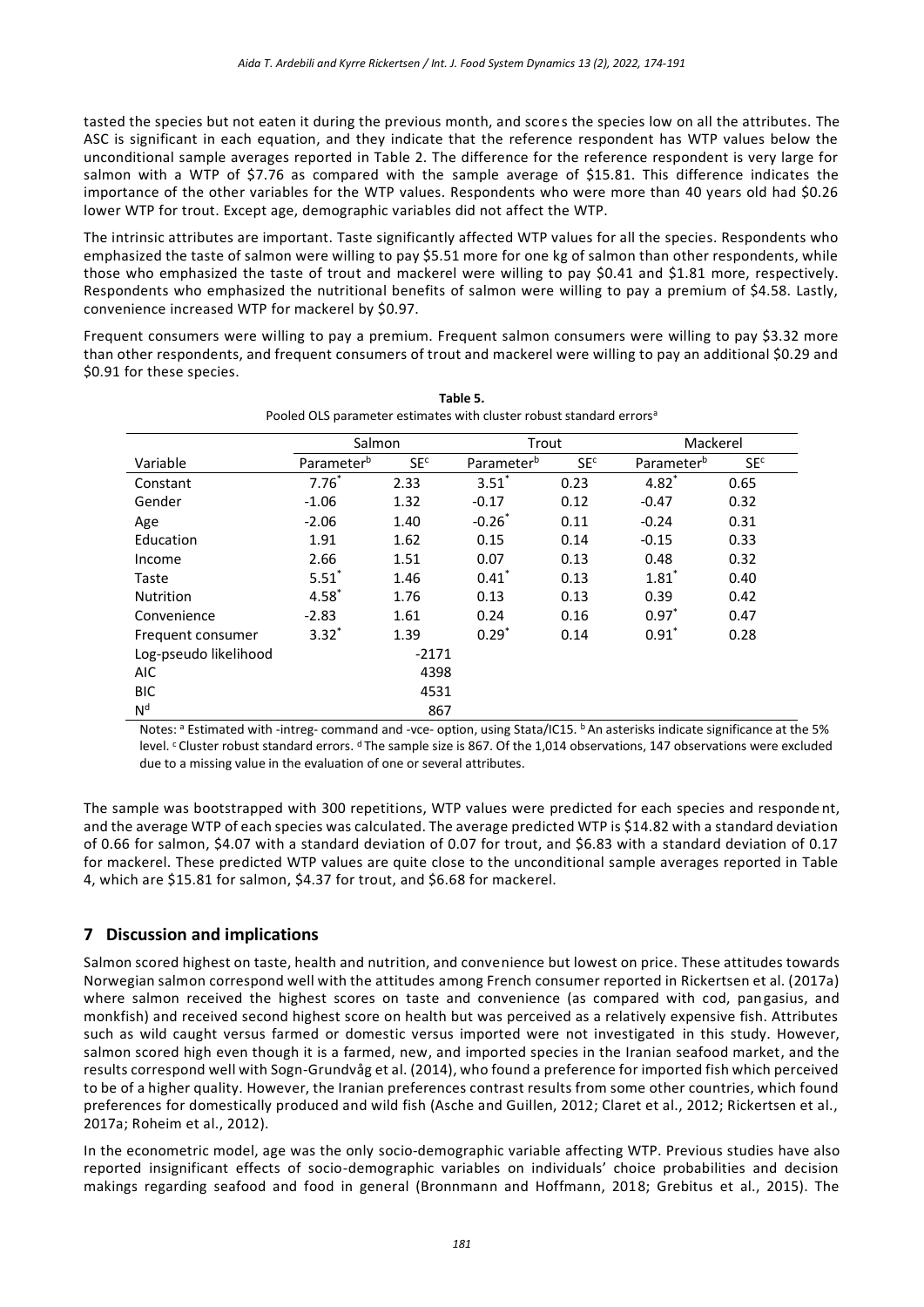intrinsic attributes were important as in several other studies (Fernández-Polanco et al., 2013; Rickertsen et al., 2017a; Verbeke and Vackier, 2015). We also found that frequent consumers were willing to pay a premium, which is consistent with habitual effect in seafood consumption (Belz and Schmidt‐Riediger, 2010; Verbeke and Vackier, 2005, Buason et al., 2021).

The most important barrier towards increased sales of salmon is its high price. To substantially increase sales, t he price must be reduced. As shown in Table 2, almost three quarter of the respondents would be willing to buy salmon given a price reduction of 50% or a price corresponding to the typical price found in European countries. To reduce the price of salmon, sales of larger volumes are required. The highly decentralized distribution system represents a challenge for increasing the volume. Approximately 75% of the more than 300,000 food outlets are small and independent grocery stores (Innovation Norway, 2016). Trout and mackerel are available in local as well as large chain stores, while salmon is only available in some hypermarkets. It is very challenging to focus on all outlet channels, and the focus should be on distributing effectively to the selected target groups (Belz and Schmidt‐ Riediger, 2010). The target group consists of well-educated and high-income households in wealthy regions of Tehran.

A complementary strategy is to increase the WTP for salmon, by product differentiation and other marketing activities. Product differentiation implies that suppliers must create a physical or psychological distinction between goods that are close substitute such that consumers no longer view them as identical products ( Lipczynski et al., 2005:465). This strategy is frequently used in the seafood industry, and previous practices on differentiating Norwegian salmon in other markets have been found to be successful (Kinnucan and Wessells, 1997). Emphasizing salmon's good taste in advertising and providing nutritional facts on labels may also increase the WTP for salmon (Alfnes et al., 2018).

A close substitute to Norwegian salmon, which recently has appeared in the Iranian market, is domestically farmed brown trout (Salmo trutta). Iran has started to import brown trout eggs from Denmark and Norway for domestic aquaculture. Brown trout is quite similar to salmon in terms of appearance and taste. Due to governmental support for domestic production, brown trout is produced and sold at almost half of the price of salmon. Furthermore, brown trout is commonly referred to as salmon. Given the novelty of both species, the differences between Norwegian salmon and brown trout may not be apparent to consumers. In this situation, labeling and advertising for the country-of-origin can differentiate the fish and affect the WTP (Alfnes et al., 2018; Asche and Guillen, 2012; Claret et al., 2012; Sogn-Grundvåg et al., 2014; Zander and Feucht, 2018). Other promotional activities could be to give out samples for tasting in hypermarkets or to collaborate with restaurants to include salmon in their menus (Kinnucan and Venkateswaran, 1990). Such collaboration would increase the chances for consumers to try salmon and develop a preference for this fish (Redkar and Bose, 2004). Finally, marketing activities may also contribute towards establishing a habit of eating salmon among some consumers as discussed in Buason et al. (2021).

There are two main limitations in this study. First, the sample size is relatively small and from a relatively wealthy area in Teheran, which will affect the generalizability of the results. However, this sample is representative for the market where increased sales of salmon is most likely. Second, the survey did not include real economic incentives, and the results may suffer from a hypothetical bias. For a meta-analysis of the hypothetical bias problem see List and Gallet (2001).

# **8 Conclusions**

Salmon was ranked highest in terms of taste, nutrition, and convenience and worst in terms of price. The average unconditional WTP among the respondents was \$15.81 for salmon, \$6.86 for mackerel, and \$4.37 for trout. The average predicted WTP by the estimated model was \$14.82 for salmon, \$6.83 for mackerel, and \$4.07 for trout. T he WTP for mackerel and trout corresponds well with the market prices for these species. Except the negative association between age and WTP for trout, demographic characteristics did not have significant effects on WTP. Respondents who emphasized salmon's taste were willing to pay \$5.51 extra, while those who emphasized trout's and mackerel's taste were willing to pay \$1.81 extra. Respondents who emphasized salmon's nutrition were willing to pay \$4.58 extra for salmon, and those who emphasized mackerel's convenience were willing to pay approximately \$1 extra for mackerel. Frequent consumers of salmon, trout and mackerel were willing to pay \$3.32, \$0.29, and \$0.91 more than other respondents, respectively. At current prices, about a quarter of the respondents indicated that they would buy salmon. In total, these results suggest a substantial market potential for Norwegian salmon.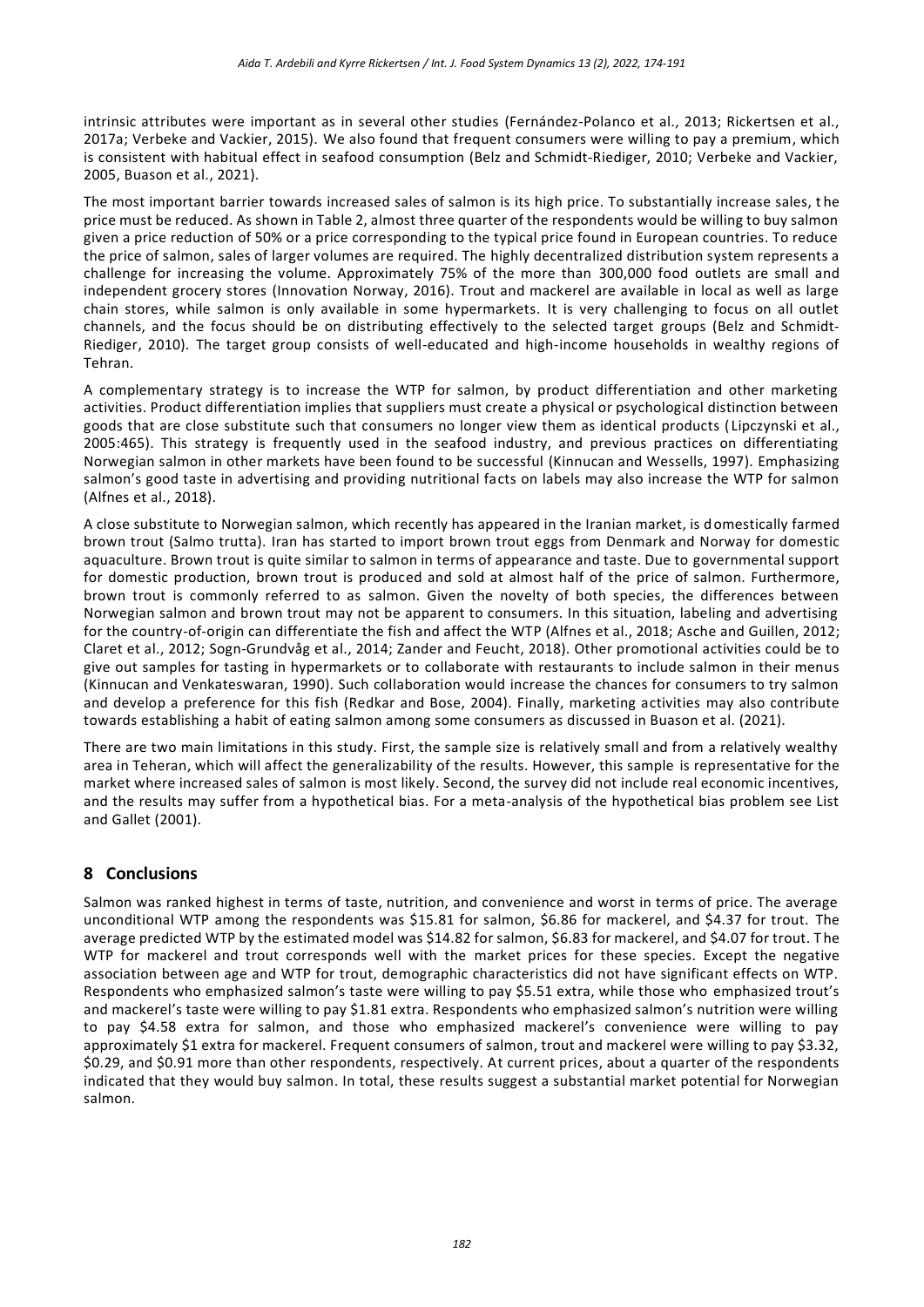#### **Acknowledgements**

The authors wish to thank Frode Alfnes for his useful comments on questionnaire design and model estimation, Geir Gustavsen for providing the codes for bootstrapping, and Mohammad Javad Zali for his comments on the Persian questionnaire, and two anonymous assistants for their help with the data collection

#### **References**

- Adeli, A., Baghaei, F. (2013). Production and supply of rainbow trout in Iran and the world. *World Journal of Fish and Marine Sciences*, **5**(3): 335-341. [https://idosi.org/wjfms/wjfms5\(3\)13/17.pdf.](https://idosi.org/wjfms/wjfms5(3)13/17.pdf)
- Adeli, A., Hasangholipour, T., Hossaini, A., Salehi, H., and Shabanpour, B. (2011). Status of fish consumption per capita of Tehran citizens. *Iranian Journal of Fisheries Sciences*, **10**(4): 546-556[. http://jifro.ir/article-](http://jifro.ir/article-1-265-fa.html)۱-۲۶۵-fa.html.
- Adeli, A., Shabanpour, B. (2007). Study on Tehran citizens behavior change in consumption of the aquatic products. *Iranian Scientific Fisheries Journal,* **16**(2): 117-126 (in Persian). [http://aquaticcommons.org/id/eprint/23650.](http://aquaticcommons.org/id/eprint/23650)
- Alfnes, F., Chen, X., and Rickertsen, K. (2018). Labeling farmed seafood: a review. *Aquaculture Economics and Management,* **22**(1): 1-26. [https://doi.org/10.1080/13657305.2017.1356398.](https://doi.org/10.1080/13657305.2017.1356398)
- Alinejad, S., Yekta Gourabi, K., Bahonar, A., and Aminifard, A. (2015). Investigation on consumption of seafood of Rasht city population and finding the effective factors on its demand. ابن بود بردا*ری وپرورش آبزیان (1-18)* city population and finding the effective factors on its demand. [http://japu.gau.ac.ir/article\\_2987.html.](http://japu.gau.ac.ir/article_2987.html)
- Amemiya, T. (1973). Regression analysis when the dependent variable is truncated normal. *Econometrica,* **41**: 997-1016. [https://doi.org/10.2307/1914031.](https://doi.org/10.2307/1914031)
- Andersen, S., Harrison, G.W., Lau, M.I., and Rutström, E.E. (2006). Elicitation using multiple price list formats. *Experimental Economics*, **9**(4): 383-405[. https://doi.org/10.1007/s10683-006-7055-6.](https://doi.org/10.1007/s10683-006-7055-6)
- Asche, F., Guillen, J. (2012). The importance of fishing method, gear and origin: the Spanish hake market. *Marine Policy,* **36**(2): 365-369. [https://doi.org/10.1016/j.marpol.2011.07.005.](https://doi.org/10.1016/j.marpol.2011.07.005)
- Bazzani, C., Gustavsen, G.W., Nayga, Jr R.M., and Rickertsen, K. (2018). A comparative study of food values between the United States and Norway. *European Review of Agricultural Economics*, **45(**2): 239-272. [https://doi.org/10.1093/erae/jbx033.](https://doi.org/10.1093/erae/jbx033)
- Belz F.M., Schmidt‐Riediger, B. (2010). Marketing strategies in the age of sustainable development: evidence from the food industry. *Business Strategy and the Environment,* 19(7): 401-416[. https://doi.org/10.1002/bse.649.](https://doi.org/10.1002/bse.649)
- Bronnmann, J., Hoffmann, J. (2018). Consumer preferences for farmed and ecolabeled turbot: a north German perspective. *Aquaculture Economics and Management*, **22**(3): 342-361. [https://doi.org/10.1080/13657305.2018.1398788.](https://doi.org/10.1080/13657305.2018.1398788)
- Buason, A., Kristofersson, D., and Rickertsen, K. (2020). Demand systems and frequency of purchase models. *Applied Economics*, **52**(53): 5843-5858. [https://www.tandfonline.com/doi/full/10.1080/00036846.2020.1776836.](https://www.tandfonline.com/doi/full/10.1080/00036846.2020.1776836)
- Buason, A., Kristofersson, D., and Rickertsen, K. (2021). Habits in frequency of purchase models: the case of fish in France. *Applied Economics,* **53**(31): 3577-3589. https://www.tandfonline.com/doi/full/10.1080/00036846.2021.1883541.
- Cameron, A.C., Miller, D.L. (2015). A practitioner's guide to cluster-robust inference. *Journal of Human Resources,* **50**(2): 317-372. [https://doi.org/10.3368/jhr.50.2.317.](https://doi.org/10.3368/jhr.50.2.317)
- Claret, A., Guerrero, L., Aguirre, E., Rincón, L., Hernández, M.D., Martínez, I., et al. (2012). Consumer preferences for sea fish using conjoint analysis: exploratory study of the importance of country of origin, obtaining method, storage conditions and purchasing price. *Food Quality and Preference,* **26**(2): 259-66. [https://doi.org/10.1016/j.foodqual.2012.05.006.](https://doi.org/10.1016/j.foodqual.2012.05.006)
- Clonan, A., Holdsworth, M., Swift, J.A., Laibovici, D., and Wilson, P. (2012). The dilemma of healthy eating and environmental sustainability: the case of fish. *Public Health Nutrition,* **15**(2): 277-284. [https://doi.org/10.1017/S1368980011000930.](https://doi.org/10.1017/S1368980011000930)
- Dadgar, S., Salehi, H., Hajimirrahimi, S., and Teimoori, M. (2015). Measuring of per capita fish consumption and assessing barriers and development strategies for consumption in Markazi province. *Iranian Scientific Fisheries Journal,* **23**(4): 17-29 (in Persian). [http://aquaticcommons.org/id/eprint/22023.](http://aquaticcommons.org/id/eprint/22023)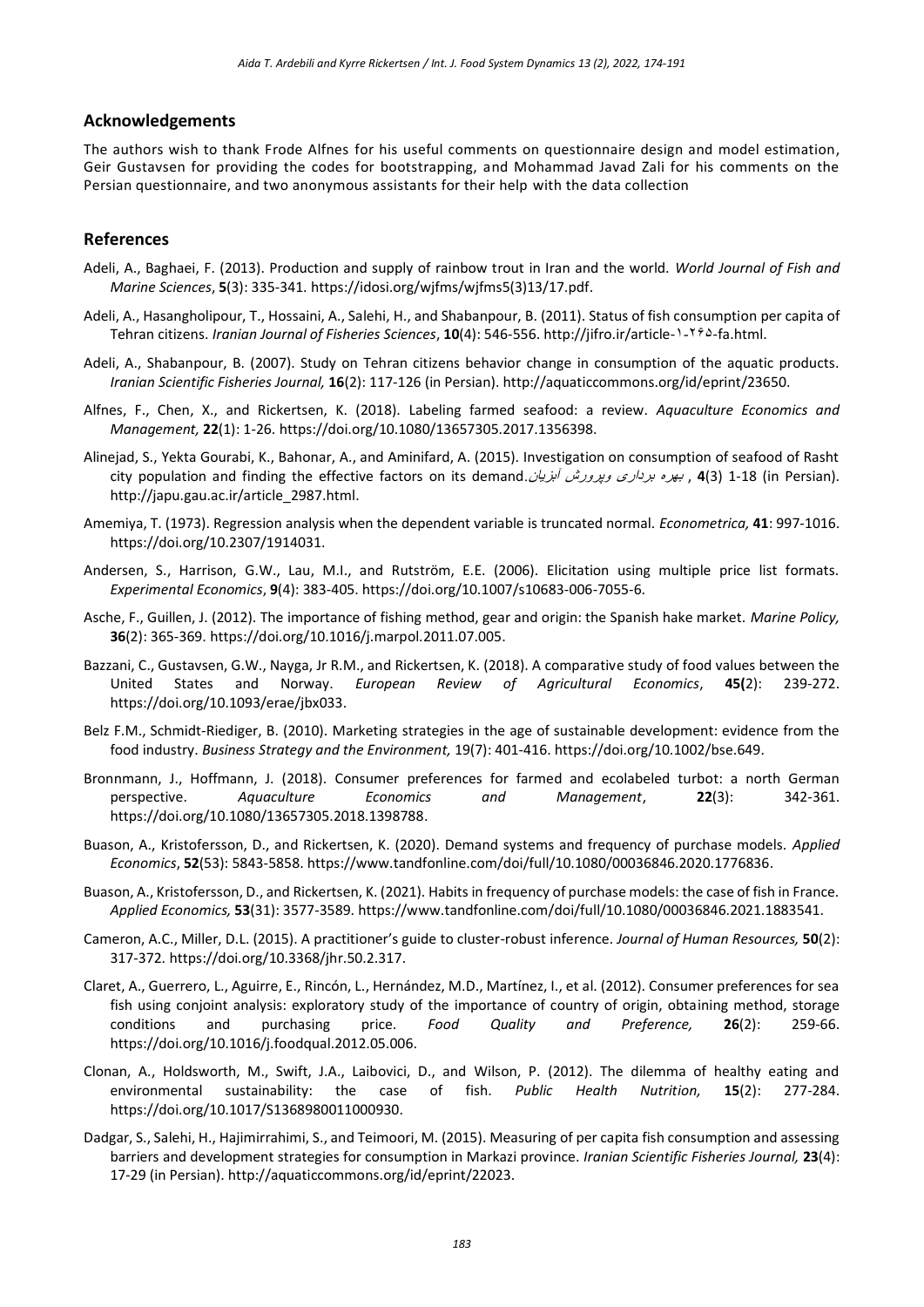- Fernández-Polanco, J., Loose, S.M., and Luna, L. (2013). Are retailers' preferences for seafood attributes predictive for consumer wants? Results from a choice experiment for seabream (Sparus aurata). *Aquaculture Economics and Management,* **17(**2): 103-122. [https://doi.org/10.1080/13657305.2013.772262.](https://doi.org/10.1080/13657305.2013.772262)
- FAO (2015). Fishery and aquaculture country profiles. Iran (Islamic Republic of). Country profile fact sheets Rome: FAO Fisheries and Aquaculture Department. [http://www.fao.org/fishery/facp/IRN/en.](http://www.fao.org/fishery/facp/IRN/en)
- Grebitus, C., Steiner, B., and Veeman, M. (2015). The roles of human values and generalized trust on stated preferences when food is labeled with environmental footprints: insights from Germany. *Food Policy,* **52**: 84-91. [https://doi.org/10.1016/j.foodpol.2014.06.011.](https://doi.org/10.1016/j.foodpol.2014.06.011)
- Gustavsen, G.W., Rickertsen K., and Øvrum, A. (2014). Fish consumption across generations: a lifecycle approach. *Økonomisk Fiskeriforskning,* **24**(1): 18-25. [http://hdl.handle.net/11250/225359.](http://hdl.handle.net/11250/225359)
- Honkanen, P., Olsen, S.O., and Verplanken, B. (2005). Intention to consume seafood—the importance of habit. *Appetite,* **45**(2) 161-168. [https://doi.org/10.1016/j.appet.2005.04.005.](https://doi.org/10.1016/j.appet.2005.04.005)
- Innovation Norway (2016). Aquaculture in Iran. [http://www.akvarena.no/uploads/Ekstern informasjon/Aquaculture in](http://www.akvarena.no/uploads/Ekstern%20informasjon/Aquaculture%20in%20Iran-Market%20introduction.pdf)  [Iran-Market introduction.pdf.](http://www.akvarena.no/uploads/Ekstern%20informasjon/Aquaculture%20in%20Iran-Market%20introduction.pdf)
- Islamic Parliament Research Center of the Islamic Republic of Iran (2005). Performance of Iran's Fisheries Organization during the Third Development Plan and its outlook for the Fourth Development Plan. Report No. 7727 (in Persian). [http://rc.majlis.ir/fa/mrc\\_report/show/731160.](http://rc.majlis.ir/fa/mrc_report/show/731160)
- Kahneman, D., Knetsch, J.L., and Thaler, R.H. (1990). Experimental tests of the endowment effect and Coase theorem. *Journal of Political Economy,* **98(**6): 1325-1348. [http://dx.doi.org/10.1086/261737.](https://econpapers.repec.org/scripts/redir.pf?u=http%3A%2F%2Fdx.doi.org%2F10.1086%2F261737;h=repec:ucp:jpolec:v:98:y:1990:i:6:p:1325-48)
- Kinnucan, H.W., Venkateswaran, M. (1990). Effects of generic advertising on perceptions and behavior: the case of catfish. *Journal of Agricultural and Applied Economics,* **22**(2): 137-151. [https://doi.org/10.22004/ag.econ.30007.](file:///C:/Users/apple/Downloads/10.22004/ag.econ.30007)
- Kinnucan, H.W., Wessells, C.R. (1997). Marketing research paradigms for aquaculture. *Aquaculture Economics and Management*, **1**(1-2): 73-86. [https://doi.org/10.1080/13657309709380204.](https://doi.org/10.1080/13657309709380204)
- Lipczynski, J., Wilson, J., and Goddard, J. (2005). *Industrial Organization: Competition, Strategy, Policy,* 5 th edition*.* Pearson Education Limited, New York.
- List, J.A., Gallet, C.A. (2001). What experimental protocol influences disparities between actual and hypothetical stated values? *Environmental and Resource Economics,* **20**: 241-254[. https://doi.org/10.1023/A:1012791822804.](https://doi.org/10.1023/A:1012791822804)
- Lusk, J.L., Briggeman, B.C. (2009). Food values. *American Journal of Agricultural Economics*, **91**(1): 184-196. [https://doi.org/10.1111/j.1467-8276.2008.01175.x.](https://doi.org/10.1111/j.1467-8276.2008.01175.x)
- Mohammad-Rezaei, R. (2006). Fish-products consumption economics in north-west of Iran. In *Proceedings of the Thirteenth Biennial Conference of the International Institute of Fisheries Economics & Trade, July 11-14, 2006, Portsmouth, UK: Rebuilding Fisheries in an Uncertain Environment*[. http://hdl.handle.net/1957/43267.](http://hdl.handle.net/1957/43267)
- Norway Exports (2018). Norway: seafood, fishing & aquaculture. [https://www.norwayexports.no/seafood-fishing](https://www.norwayexports.no/seafood-fishing-aquaculture/)[aquaculture/.](https://www.norwayexports.no/seafood-fishing-aquaculture/)
- NSC (2018). Export of salmon fish-farm bred, by commodity group, contents and week. Database available for Norwegian exporters and industry. [https://en.seafood.no/market-insight/.](https://en.seafood.no/market-insight/)
- Olsen, S.O. (2003). Understanding the relationship between age and seafood consumption: the mediating role of attitude, health involvement and convenience. *Food Quality and Preference*, **14**(3): 199-209. [https://doi.org/10.1016/S0950-](https://doi.org/10.1016/S0950-3293(02)00055-1) [3293\(02\)00055-1.](https://doi.org/10.1016/S0950-3293(02)00055-1)
- Olsen, S.O. (2004). Antecedents of seafood consumption behavior: an overview. *Journal of Aquatic Food Product Technology*, **13**(3): 79-91. [https://doi.org/10.1300/J030v13n03\\_08.](https://doi.org/10.1300/J030v13n03_08)
- Redkar, S.B., Bose, S. (2004). Modelling purchasing decisions of seafood products: a case study of Mumbai, India. *International Journal of Consumer Studies*, **28**(1):75-82. https://doi.org/10.1111/j.1470-6431.2004.00337.x.
- Rezaei Pandari, H. (2016). Assessment of fish consumption and its influencing factors in Yazd using social marketing framework. M.Sc. Thesis, School of Medicine, Shahid Beheshti University of Medical Sciences (in Persian). [http://dsp.sbmu.ac.ir/handle/123456789/46775.](http://dsp.sbmu.ac.ir/handle/123456789/46775)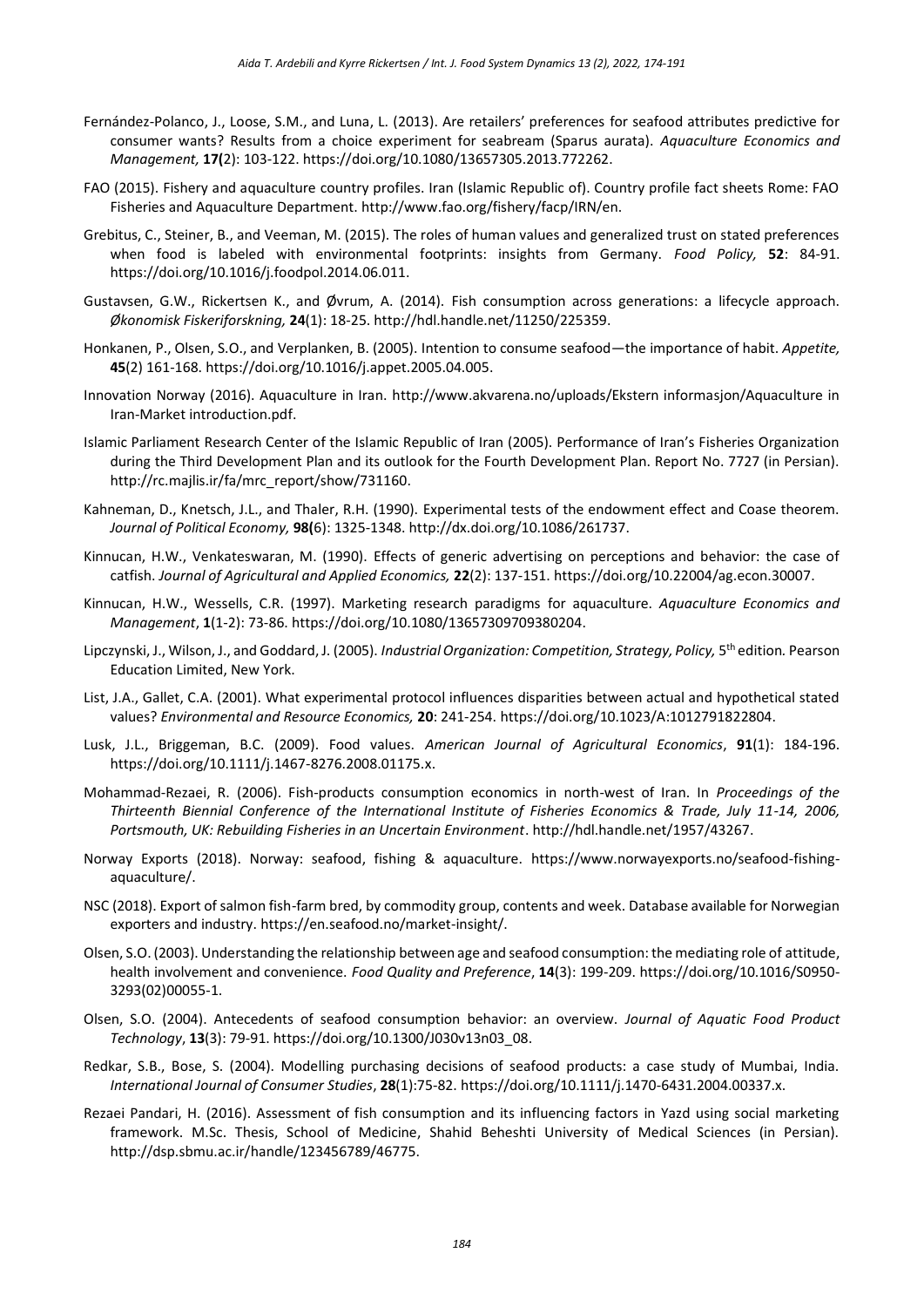- Rezaei Pandari, H., Mohammadi, N.K. (2015). Barriers to fish consumption and it's influencing factors: a comprehensive overview of the relevant evidence in Iran and in the world. *Health in the Field,* **2**(1): 46-59 (in Persian). [http://journals.sbmu.ac.ir/en-jhf/article/view/15951.](http://journals.sbmu.ac.ir/en-jhf/article/view/15951)
- Rickertsen, K., Alfnes, F., Combris, P., Enderli, G., Issanchou, S., and Shogren, J.F. (2017a). French consumers' attitudes and preferences toward wild and farmed fish. *Marine Resource Economics,* **32**(1): 59-81. [https://doi.org/10.1086/689202.](https://doi.org/10.1086/689202)
- Rickertsen, K., Gustavsen, G.W., and Nayga, Jr. R.M. (2017b). Consumer willingness to pay for genetically modified vegetable oil and salmon in the United States and Norway. *AgBioForum,* **20**(2): 1-11. [http://www.agbioforum.org/v20n2/v20n2...](http://www.agbioforum.org/v20n2/v20n2a02-rickertsen.htm)
- Roheim, C.A., Sudhakaran, P.O., and Durham, C.A. (2012). Certification of shrimp and salmon for best aquaculture practices: assessing consumer preferences in Rhode Island. *Aquaculture Economics & Management,* **16**(3): 266-286. [https://doi.org/10.1080/13657305.2012.713075.](https://doi.org/10.1080/13657305.2012.713075)
- Sogn-Grundvåg, G., Larsen, T.A., and Young, J.A. (2014). Product differentiation with credence attributes and private labels: the case of whitefish in UK supermarkets. *Journal of Agricultural Economics,* **65**(2): 368-382. [https://doi.org/10.1111/1477-9552.12047.](https://doi.org/10.1111/1477-9552.12047)
- StataCorp (2017). *Stata Statistical Software: Release 15*. College Station, TX: StataCorp LLC.
- SCI (2016). Population and housing census 2016. [https://www.amar.org.ir/english/Population-and-Housing-Censuses.](https://www.amar.org.ir/english/Population-and-Housing-Censuses)
- SCI (2014). Summary results of the Iranian urban and rural household income and expenditure survey the year 1392 (20 March 2013 – 21 March 2014). [https://www.amar.org.ir/english/Statistics-by-Topic/Household-Expenditure](https://www.amar.org.ir/english/Statistics-by-Topic/Household-Expenditure-and-Income#2220530-releases)[and-Income#2220530-releases.](https://www.amar.org.ir/english/Statistics-by-Topic/Household-Expenditure-and-Income#2220530-releases)
- Statistics Norway (2017). Aquaculture, annually, final figures[. https://www.ssb.no/.](https://www.ssb.no/en/jord-skog-jakt-og-fiskeri/statistikker/fiskeoppdrett/aar)
- Verbeke, W. (2005). Agriculture and the food industry in the information age. *European Review of Agricultural Economics*, **32**(3): 347-368. [https://doi.org/10.1093/eurrag/jbi017.](https://doi.org/10.1093/eurrag/jbi017)
- Verbeke, W., Vackier, I. (2005). Individual determinants of fish consumption: application of the theory of planned behavior. *Appetite,* **44**(1):67-82. [https://doi.org/10.1016/j.appet.2004.08.006.](https://doi.org/10.1016/j.appet.2004.08.006)
- Zander, K., Feucht, Y. (2018). Consumers' willingness to pay for sustainable seafood made in Europe. *Journal of International Food & Agribusiness Marketing*, **30**(3): 251-275. [https://doi.org/10.1080/08974438.2017.1413611.](https://doi.org/10.1080/08974438.2017.1413611)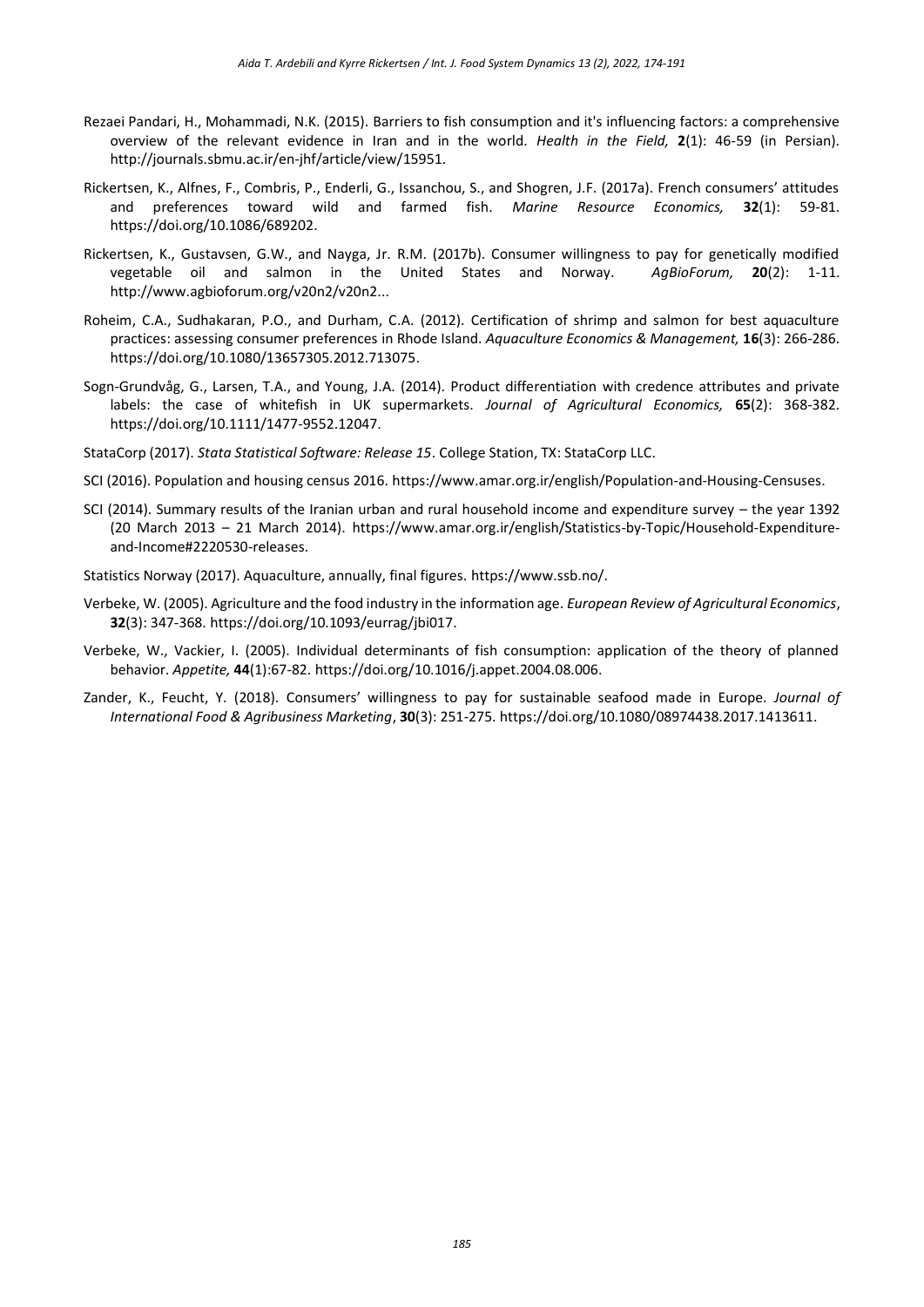# **Appendix**

#### **Survey questionnaire**

This is a survey about important factors for Iranian seafood consumers when they purchase fish. I would be grateful if you could give me five minutes to answer a few questions. The results of this survey will only be used in my master's thesis, and your response is guaranteed to be confidential.

Respondent #: \_\_\_\_\_\_

- 1. Do you often do grocery shop? Yes ☐ No ☐ **(If no Stop rule 1 applies)**
- 2. Sex Male  $\Box$  Female  $\Box$
- 3. What is your age?

| Less than 20 years |
|--------------------|
| $20 - 30$ years    |
| $30 - 40$ years    |
| $40 - 50$ years    |
| More than 50 years |
| Will not tell      |

- 4. What is the number of people living in your household?
- 5. How many children aged less than 12 years are living in your household? \_\_\_\_\_
- 6. On average, how often do you or a member of your household eat seafood?

| Never                             |
|-----------------------------------|
| Less than once every three months |
| Once or twice every three months  |
| One to three times every month    |
| Once or twice every week          |
| More than twice a week            |
| Do not know                       |

**(If never Stop rule 2 applies)**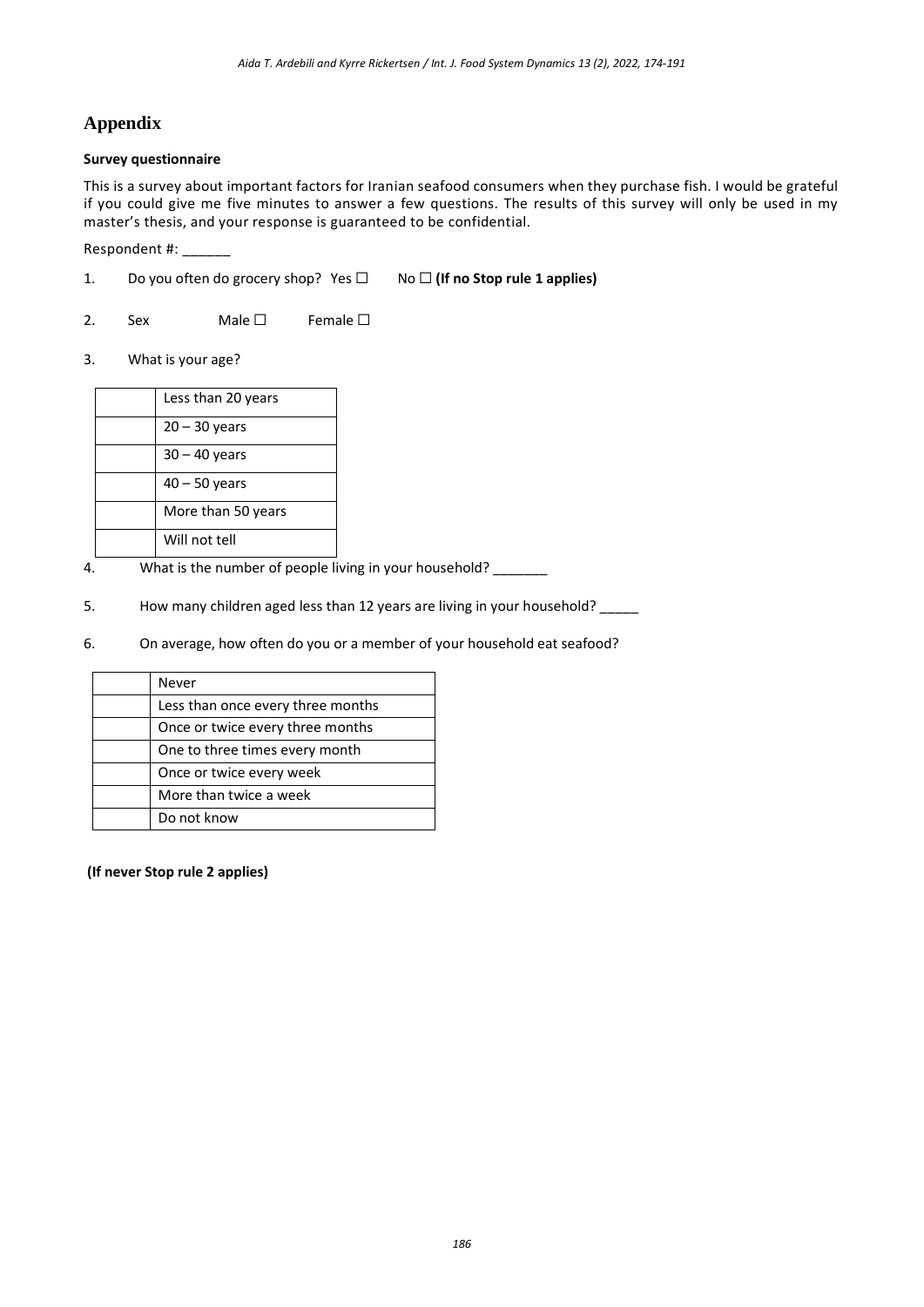#### **Attributes of Norwegian salmon**

Handout 1 was shown to the respondent for the attribute questions below.

Have you ever tasted Norwegian salmon? Yes □ No □

- 7. Have you eaten Norwegian salmon during the last month? Yes  $\Box$  No  $\Box$
- 8. Think that you are in a good reliable food store to buy fish. How do you score Norwegian salmon for the following attributes?

| Taste              | Not delicious at all         | 1 2 3 4 5 | Very delicious            |
|--------------------|------------------------------|-----------|---------------------------|
| Convenience        | Very difficult to cook & eat | 1 2 3 4 5 | Very easy to cook & eat   |
| Health & nutrition | Not healthy & nutritious     | 1 2 3 4 5 | Very healthy & nutritious |
| Price              | Very expensive               | 1 2 3 4 5 | Very cheap                |

### **Attributes of rainbow trout**

- 9. Have you ever tasted rainbow trout? Yes □ No □
- 10. Have you eaten rainbow trout during the last month? Yes  $\square$  No  $\square$
- 11. Think that you are in a good food store to buy fish. How do you score rainbow trout for the following attributes?

| Taste              | Not delicious at all         | 1 2 3 4 5 | Very delicious            |
|--------------------|------------------------------|-----------|---------------------------|
| Convenience        | Very difficult to cook & eat | 1 2 3 4 5 | Very easy to cook & eat   |
| Health & nutrition | Not healthy & nutritious     | 1 2 3 4 5 | Very healthy & nutritious |
| Price              | Very expensive               | 1 2 3 4 5 | Very cheap                |

### **Attributes of Spanish mackerel**

- 12. Have you ever tasted Spanish mackerel Yes □ No □
- 13. Have you eaten Spanish mackerel during the last month? Yes  $\Box$  No  $\Box$
- 14. Think that you are in a good food store to buy fish. How do you score Spanish mackerel for the following attributes?

| Taste              | Not delicious at all         | 1 2 3 4 5 | Very delicious            |
|--------------------|------------------------------|-----------|---------------------------|
| Convenience        | Very difficult to cook & eat | 1 2 3 4 5 | Very easy to cook & eat   |
| Health & nutrition | Not healthy & nutritious     | 1 2 3 4 5 | Very healthy & nutritious |
| Price              | Very expensive               | 1 2 3 4 5 | Very cheap                |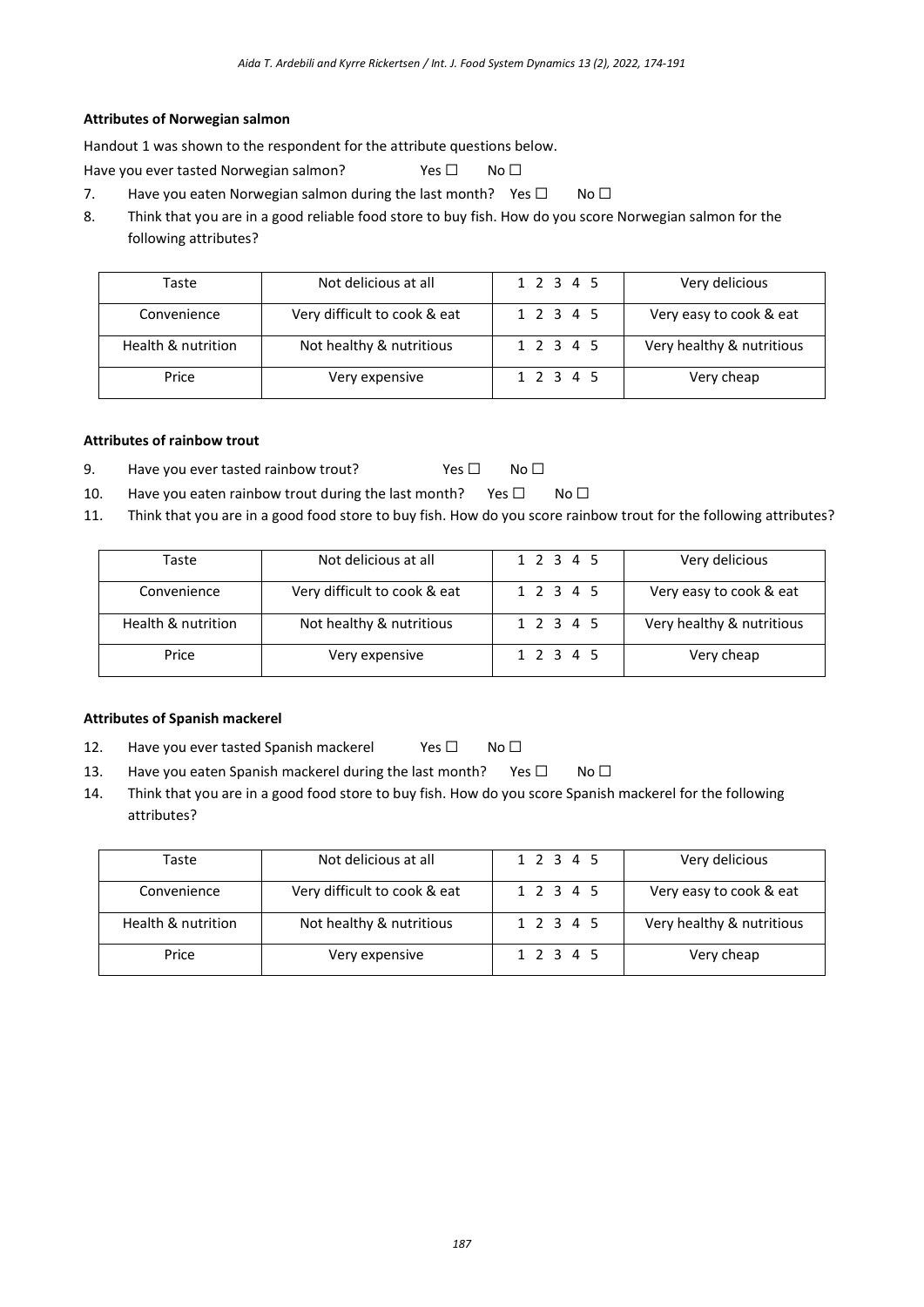#### **Willingness to pay**

Handout 2 was shown to the respondent for the willingness to pay questions below.

Consider you are in a good reliable food store to purchase fish, and the price of all other products is the same as last time you were there. The three fish types below are for sale. What is the maximum price you would be willing to pay for a kilogram of each of these fish types? Remember that you have nothing to gain from answering less than the maximum you would be willing to pay.

| Price of Norwegian salmon (size 2-3 kg)                   | I will buy salmon for        |
|-----------------------------------------------------------|------------------------------|
| 1,100,000 IRR (\$34.10 or 1.3 market price) <sup>1</sup>  |                              |
| 935,000 IRR (\$28.98 or 1.1 market price)                 |                              |
| 850,000 IRR (\$26.35 or market price)                     |                              |
| 680,000 IRR (\$21.08 or 0.8 market price)                 |                              |
| 425,000 IRR (\$13.17 or 0.5 market price)                 |                              |
| I will not buy salmon irrespective of market price        |                              |
| Price of rainbow trout (normal size)                      | I will buy rainbow trout for |
| 170,000 IRR (\$5.27 or 1.3 market price)                  |                              |
| 140,000 IRR (\$4.34 or 1.1 market price)                  |                              |
| 125,000 IRR (\$3.87 or market price)                      |                              |
| 100,000 IRR (\$3.10 or 0.8 market price)                  |                              |
| 70,000 IRR (\$2.17 or 0.5 market price)                   |                              |
| I will not buy rainbow trout irrespective of market price |                              |
| Price of narrow-barred Spanish mackerel (normal size)     | I will buy mackerel for      |
| 320,000 IRR (\$9.92 or 1.3 market price)                  |                              |
| 270,000 IRR (\$8.37 or 1.1 market price)                  |                              |
| 245,000 IRR (\$7.59 or market price)                      |                              |
| 200,000 IRR (\$6.20 or 0.8 market price)                  |                              |
| 130,000 IRR (\$4.03 or 0.5 market price)                  |                              |
| I will not buy mackerel irrespective of market price      |                              |

- 15. In which zone of the Tehran province are you living?
- 16. What is the highest level of your education?

<u>.</u>

| Secondary school or less ( $\leq 8$ years) |
|--------------------------------------------|
| Diploma $(8 - 12$ years)                   |
| Bachelor (13 - 16 years)                   |
| Master degree or more (17 years ≥)         |

<sup>1</sup> Exchange rate used for conversion is IRR 1 = US \$0.000031. In Handout 2 only the prices in IRR where printed.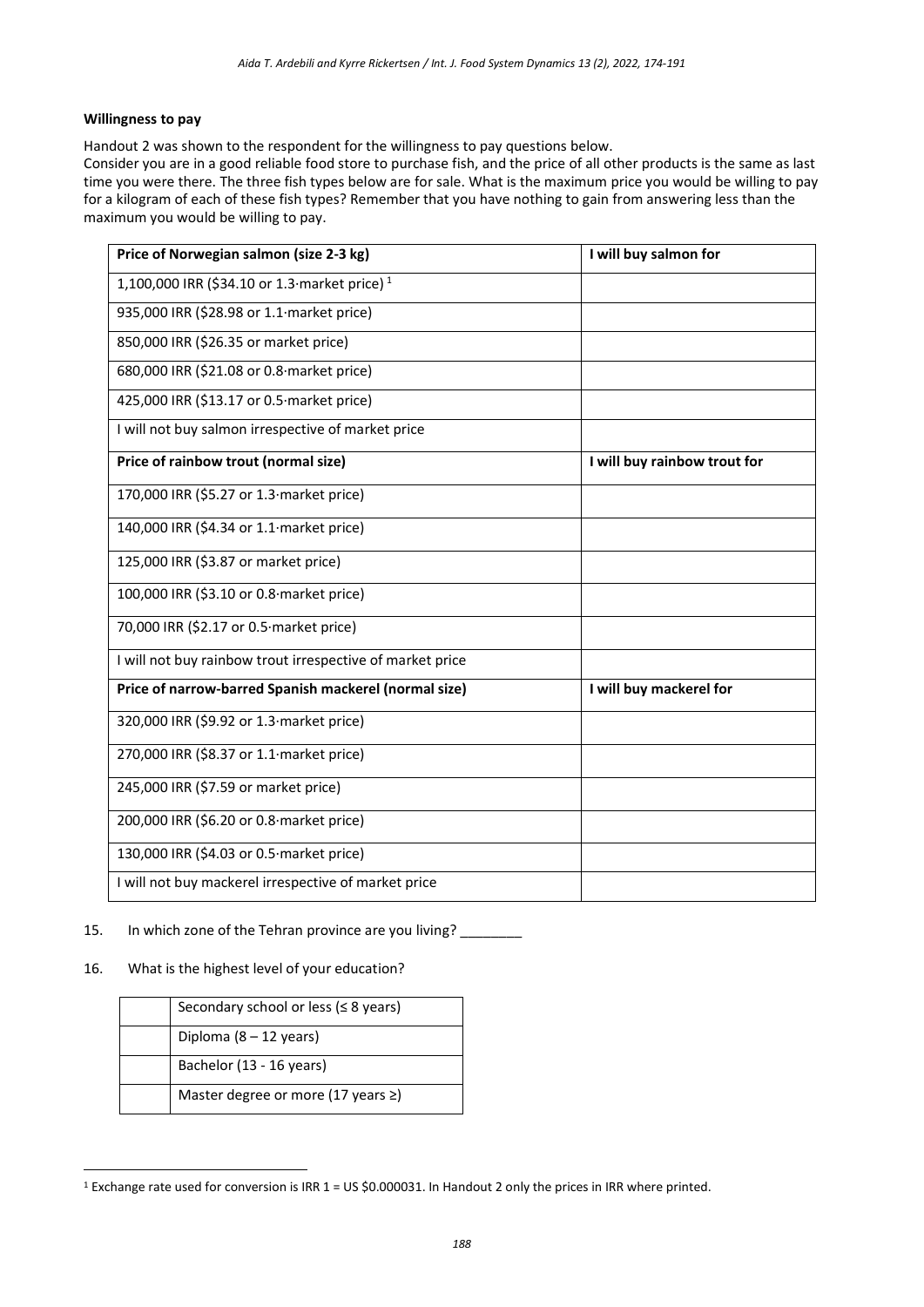17. What is the occupation of the main earner in your household?

| Student             |
|---------------------|
| Blue collar worker  |
| White collar worker |
| Self employed       |
| Retired             |
| Unemployed/Other    |

18. What is the total monthly income of your household (the income of any member of the household that is not spent on the household expenditure should not be taken into account)?

| Less than 30,000,000 IRR (< \$925)                      |
|---------------------------------------------------------|
| Between 30,000,000 and 40,000,000 IRR (\$925 - \$1235)  |
| Between 40,000,000 and 50,000,000 IRR (\$1235 - \$1540) |
| Between 50,000,000 and 60,000,000 IRR (\$1540 - \$1850) |
| More than 60,000,000 IRR (\$1850 >)                     |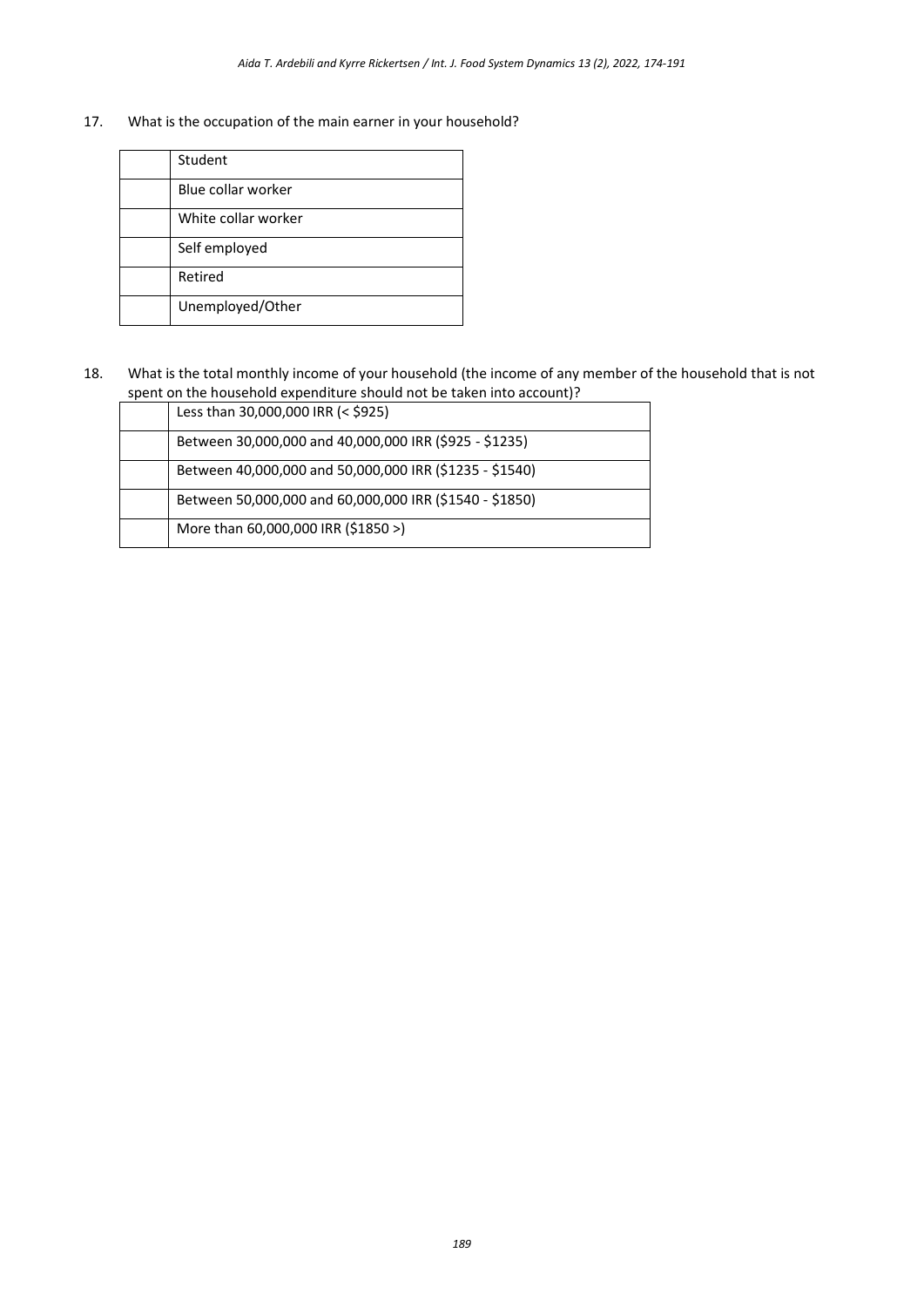#### **Handout 1**



| Taste              | Not delicious at all            |  | 1 2 3 4 5 | Very delicious            |
|--------------------|---------------------------------|--|-----------|---------------------------|
| Convenience        | Very difficult to cook & eat    |  | 1 2 3 4 5 | Very easy to cook & eat   |
| Health & nutrition | Not healthy & nutritious at all |  | 1 2 3 4 5 | Very healthy & nutritious |
| Price              | Very expensive                  |  | 1 2 3 4 5 | Very cheap                |

# **Rainbow trout (normal size) Fresh whole fish, gutted**

**Norwegian Salmon (size 2-3 Kg)**

**Fresh whole fish, gutted**

| Fresh whole fish, gutted |                                 |           |         |                           |
|--------------------------|---------------------------------|-----------|---------|---------------------------|
| Taste                    | Not delicious at all            | 1 2 3 4 5 |         | Very delicious            |
| Convenience              | Very difficult to cook & eat    | 1 2 3 4 5 |         | Very easy to cook & eat   |
| Health & nutrition       | Not healthy & nutritious at all | 1 2 3 4 5 |         | Very healthy & nutritious |
| Price                    | Very expensive                  |           | 2 3 4 5 | Very cheap                |

## **Spanish mackerel (normal size) Fresh whole fish, gutted**



| Taste              | Not delicious at all            | 1 2 3 4 5 | Very delicious            |
|--------------------|---------------------------------|-----------|---------------------------|
| Convenience        | Very difficult to cook & eat    | 1 2 3 4 5 | Very easy to cook & eat   |
| Health & nutrition | Not healthy & nutritious at all | 1 2 3 4 5 | Very healthy & nutritious |
| Price              | Very expensive                  | 1 2 3 4 5 | Very cheap                |